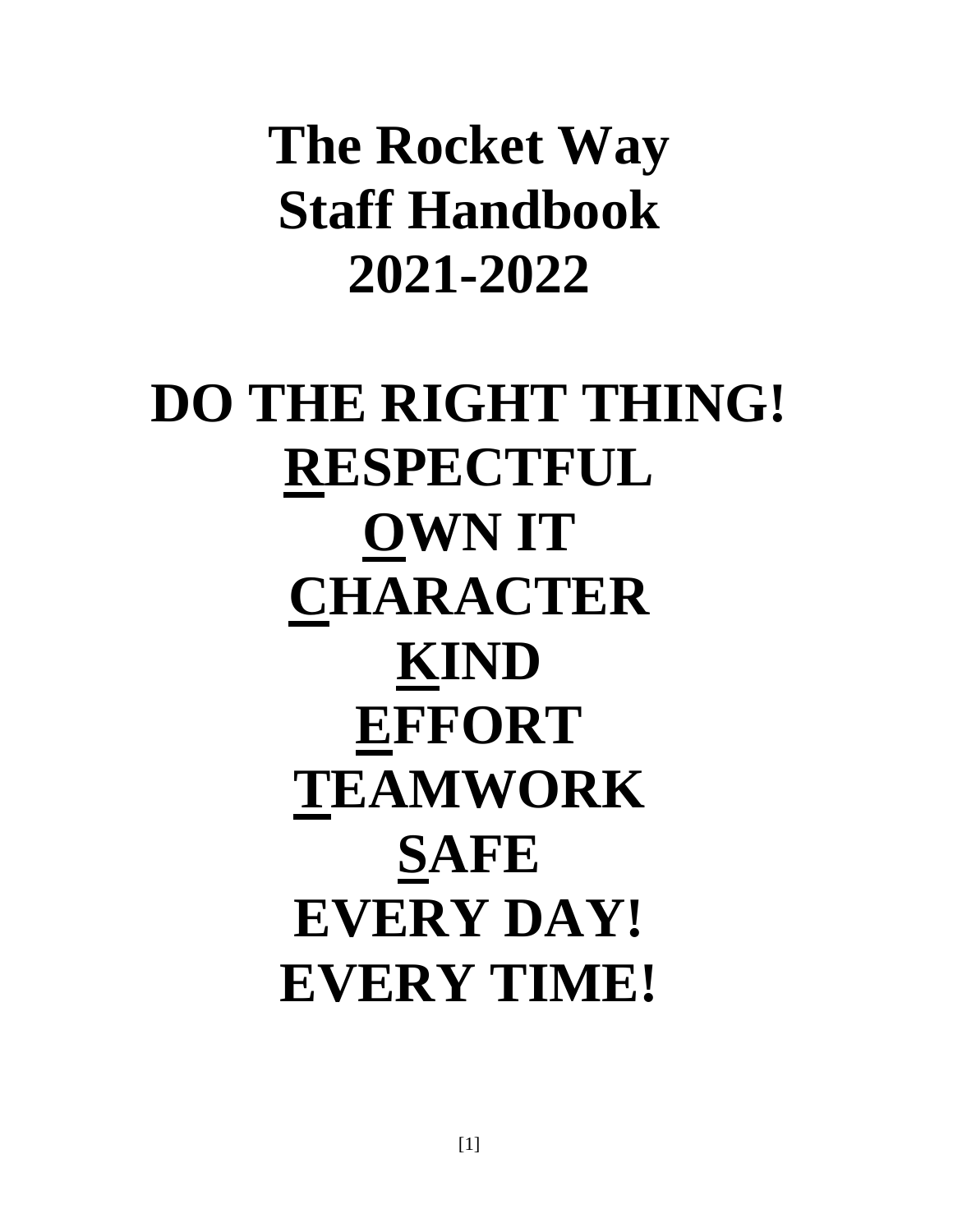# **Administration, Faculty, Staff & Board**

#### **Administration and Staff:**

### Faculty:

#### **Board of Trustees:**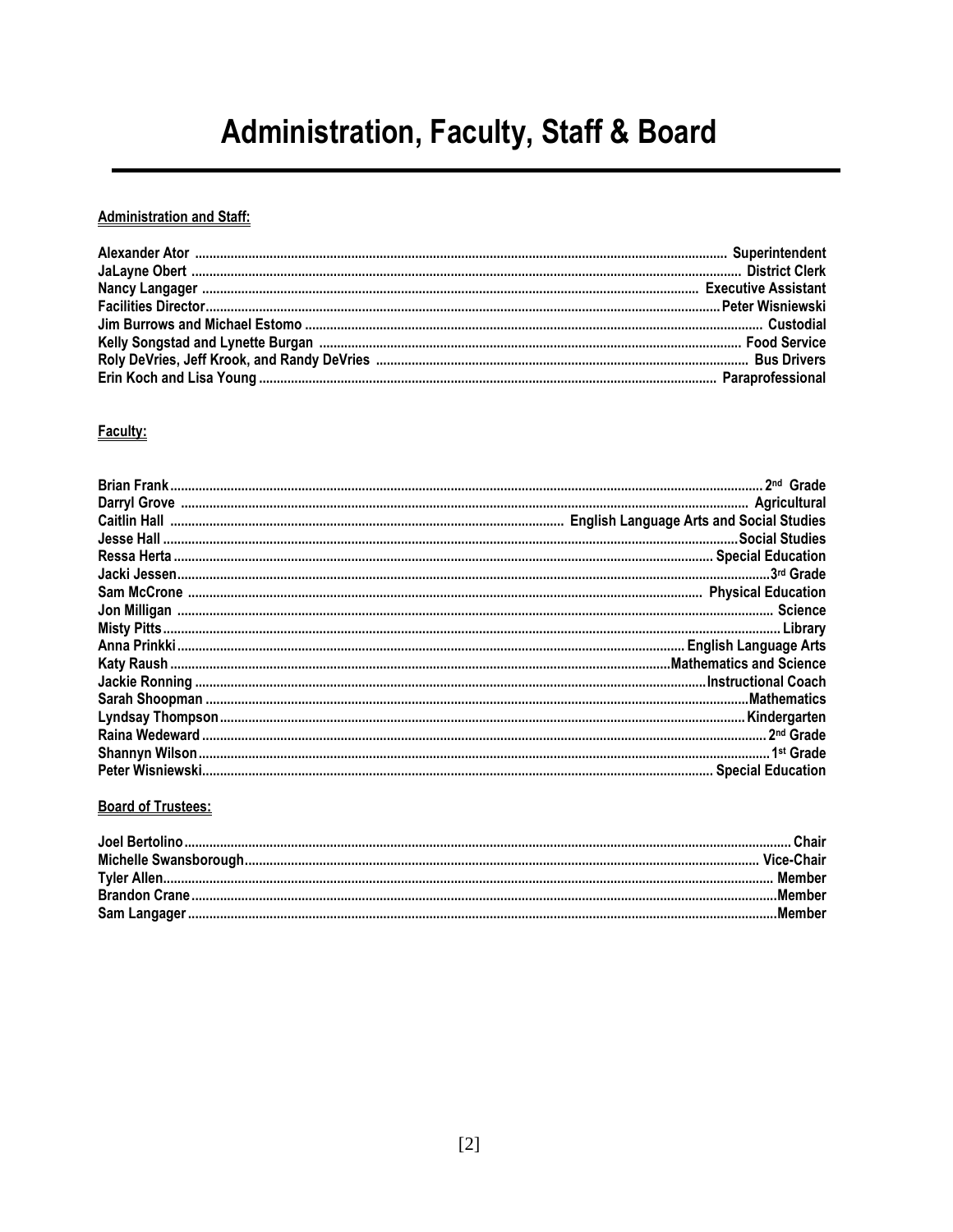# **ABSENCES**

### Sick Leave

Certified employees shall be granted 9 discretionary days per year. Those days will convert to sick leave at the end of each school year. A maximum of 60 sick leave days will be allowed to accrue. Any day beyond 60 sick leave days will be paid out to the employee at substitute teacher rate at the end of the year. This procedure will be followed unless otherwise agreed upon in staff negotiations and the current contract.

Classified employees shall be granted sick leave benefits in accordance with § 2-18-618, MCA. For classified staff, "sick leave" means a leave of absence, with pay, for a sickness suffered by an employee or his or her immediate family. Each request will be judged by the district in accordance with the governing contract.

#### Family and Medical Leave Act (FMLA) Eligibility

In accordance with federal law, staff members employed by the district for the previous 12 months, who have worked at least 1,250 hours during the year preceding the start of the leave, may be eligible for FMLA leave.

#### FMLA Length/Purpose of Leave

Employees eligible for FMLA leave under federal law are entitled to take 12 work weeks of leave within a 12 month period for the:

- 1. Birth of the employee's child (eligibility expires 12 months after the birth);
- 2. Placement of a child for adoption or foster care when the child is under 18 or older than 18 if incapable of self-care (eligibility expires 12 months after placement);
- 3. Care of a spouse, child, or parent with a serious health condition; or
- 4. The staff member's own serious health condition.

Contact the Superintendent for additional information regarding length of leave entitlements under state and federal law and provisions governing two family members eligible for FMLA and MFLA leave.

#### Vacation

The classified and 12-month administrative employees shall accrue annual vacation leave benefits in accordance with §§ 2-18-611, 2-18-612, 2-18-614 through 2-18-617 and 2-18-621, MCA.

#### Discretionary, Personal and Emergency Leave

Certified staff will be granted leave in accordance with the terms of their current contract and upon approval of the Superintendent. Classified staff will be granted personal leave in accordance with the terms of their current contract and upon approval of the Superintendent. For more information, contact the Superintendent.

# **ACCESS TO POLICY**

All staff members and the public "shall have ready access to [the] District Policy [Manual]." (Policy 1310)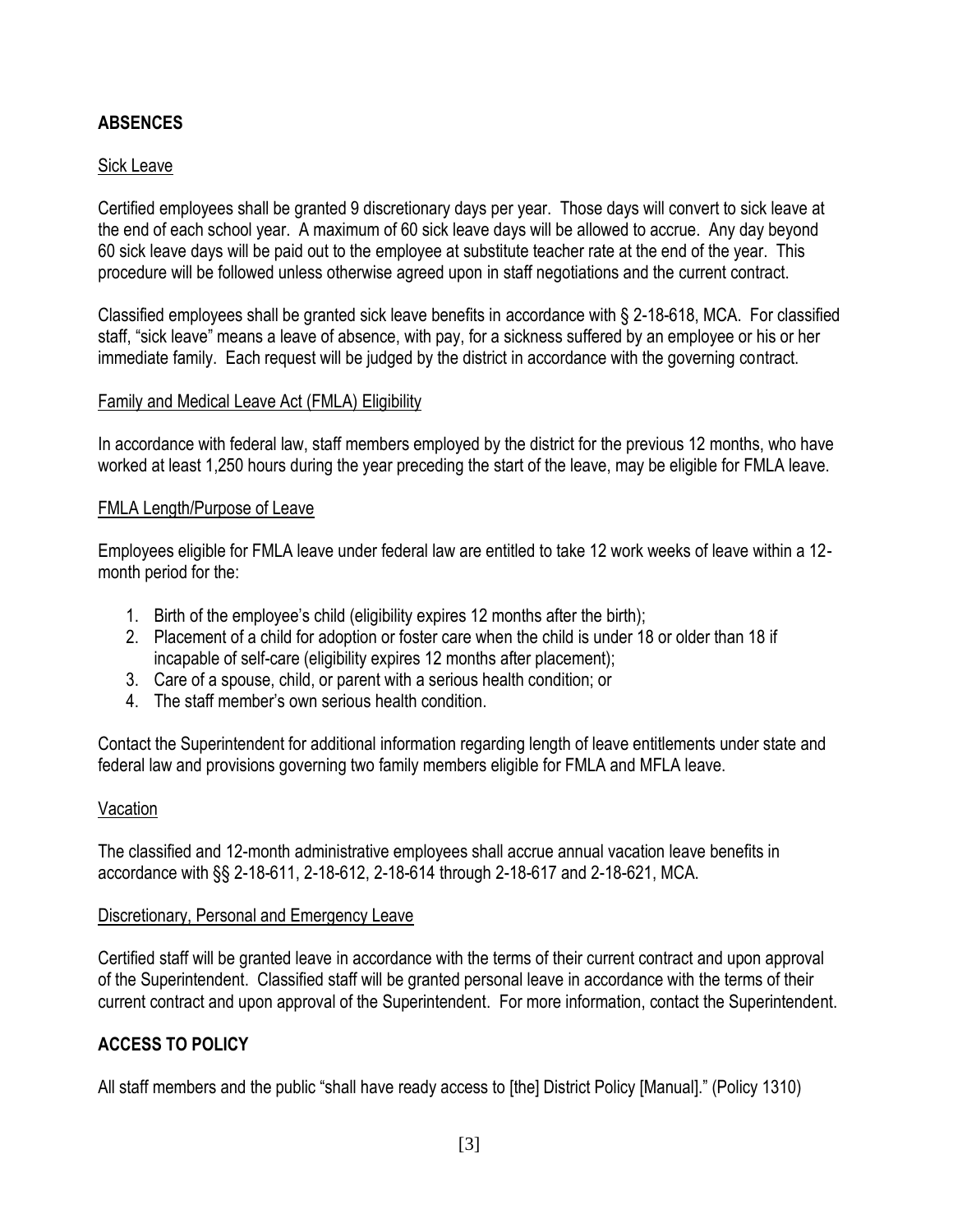# **ACTS OF VIOLENCE**

The district maintains a policy of zero tolerance on all acts of violence. Teachers and staff members are required to report all acts of violence to the superintendent immediately. If the superintendent is not present at the time of the act the incident is to be reported to the Executive Assistant or staff member in charge, who will follow the administrative policies in dealing with the incident. It is important for staff to maintain the safety of all students and should take all the necessary steps in protecting everyone involved.

### **ADMINISTERING MEDICINES TO STUDENTS**

Students who must take prescription and/or over-the-counter medication at school, on a temporary or regular basis, must provide a written request to administer medication, signed by the parent. All medications will be kept in locked storage in the main office unless a student must carry medication on his/her person during the school day.

Teachers are expected to assist students in remembering when a medication is scheduled to be administered. If the student refuses to take medication, teachers are expected to notify the parent whenever possible. Attempts to contact parents must be documented as to date and time.

### **ADMISSION TO DISTRICT EXTRACURRICULAR ACTIVITIES**

All staff members and their spouses attending school-sponsored extracurricular activities held in the district shall be admitted free of charge. Staff members in attendance are expected to assist in the supervision of students and in general crowd control as needed while attending such events. Staff members designated by the Superintendent with responsibility at extracurricular activities are also admitted free of charge.

### **ASSEMBLIES**

Students are required to attend all assemblies. Those who refuse are to be referred to the main office.

All teachers are expected to attend all assemblies and complete all assigned supervision duties during assemblies. Students may be removed from an assembly as deemed necessary by the staff member. Generally, all students should be dealt with directly and/or referred to the main office in accordance with established building discipline procedures.

### **BREAK TIME**

Scheduled breaks are provided to all classified employees to ensure safety and efficiency. All classified staff members who work four or more consecutive hours are entitled to one 15-minute break. Those working eight-hour days are entitled to two 15-minute breaks.

Classified employees are expected to adhere to the break schedule established by the Superintendent. Deviation from the regularly scheduled break period requires prior approval.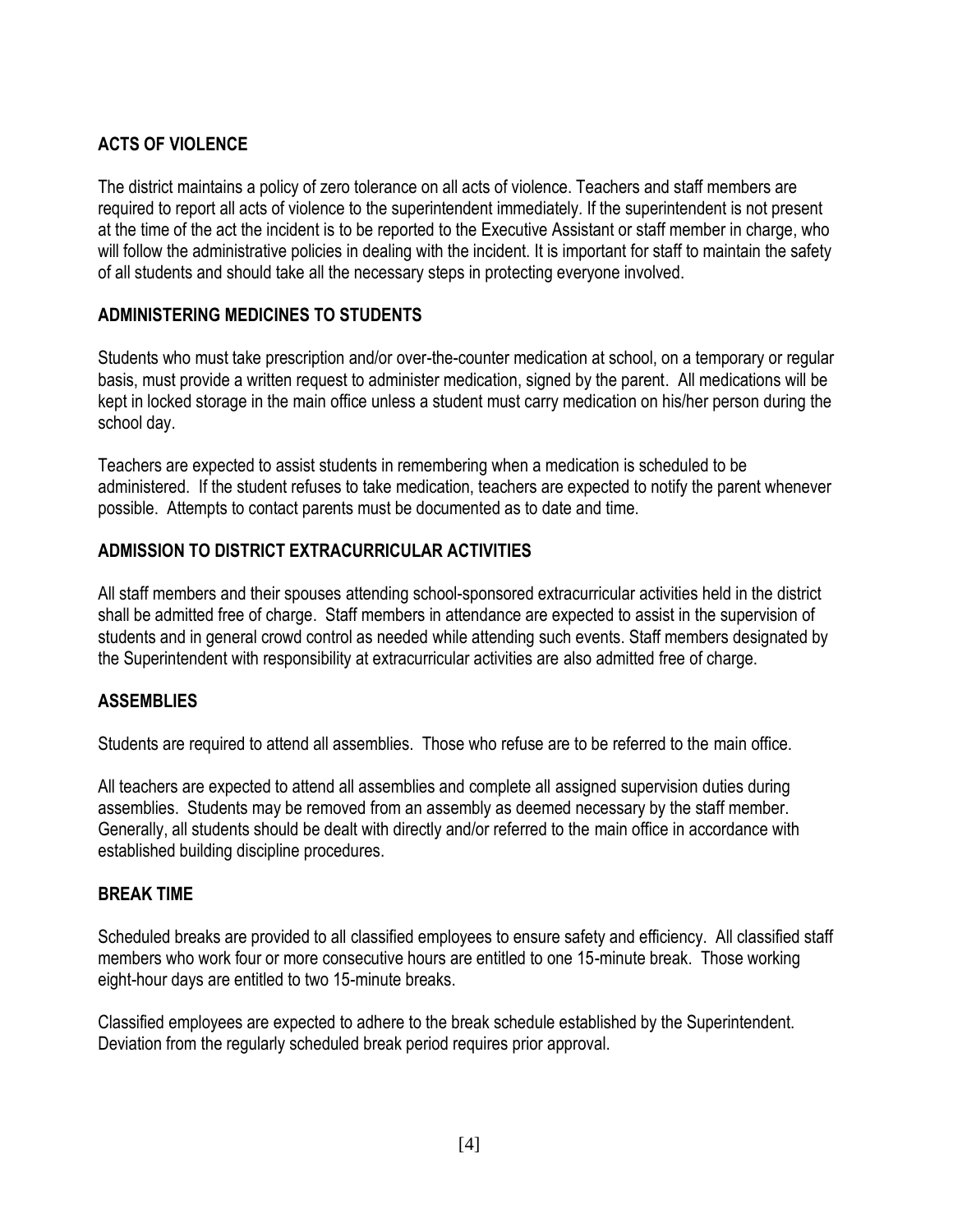### **BOARD MEETING AGENDA**

For an item to be added to the School Board Agenda it must be submitted to the superintendent at least seven working days before the Board Meeting. The Item will then be reviewed by the superintendent in consultation with the Board Chair to determine if the item will be added. (Policy 1420)

### **BOARD MEETING PUBLIC PARTICIPATION**

Board meetings are held in public; nevertheless, they are not public meetings. Members of the public shall be recognized and allowed input during Board Meetings at the discretion of the Chairperson. (Policy 1441)

### **BOARD MEETING SCHEDULE**

Unless otherwise specified, all meetings will be held in the Roberts School Library. Regular meetings shall be held at 6:00 p.m. on the second Tuesday of each month, or at other times and places determined by the chairman. When a meeting date falls on a legal holiday, the meeting shall be held on the next business day. (Policy 1400)

### **BOARD OF TRUSTEES**

This handbook has been approved by the Board of Trustees. All procedures listed henceforth are therefore the operating procedures of the Roberts School District. (Policy 1000)

# **CARE/USE OF DISTRICT PROPERTY**

All staff members are encouraged to exercise continuous and vigilant care of all district-owned property. Technology equipment and musical instruments are priority items for theft and damage so please maintain special attention to these items.

Incidents of theft or willful destruction of district property through vandalism or malicious mischief should be reported immediately to the Superintendent.

Certain district-owned equipment including laptop computers may be checked out or assigned to staff during the school year. Such equipment may not be used for personal financial gain.

In the event of loss or damage, a fee will be assessed by the district according to the repair or replacement costs.

### **CASH IN DISTRICT BUILDINGS**

Money collected by staff as a result of fund raisers or other school-related purposes is to be deposited in the office whenever the sum accumulated in any one day, by a class, staff member, or others, exceeds \$100. At no time are substantial amounts of money to be kept overnight or held during holidays or for long periods of time in classrooms.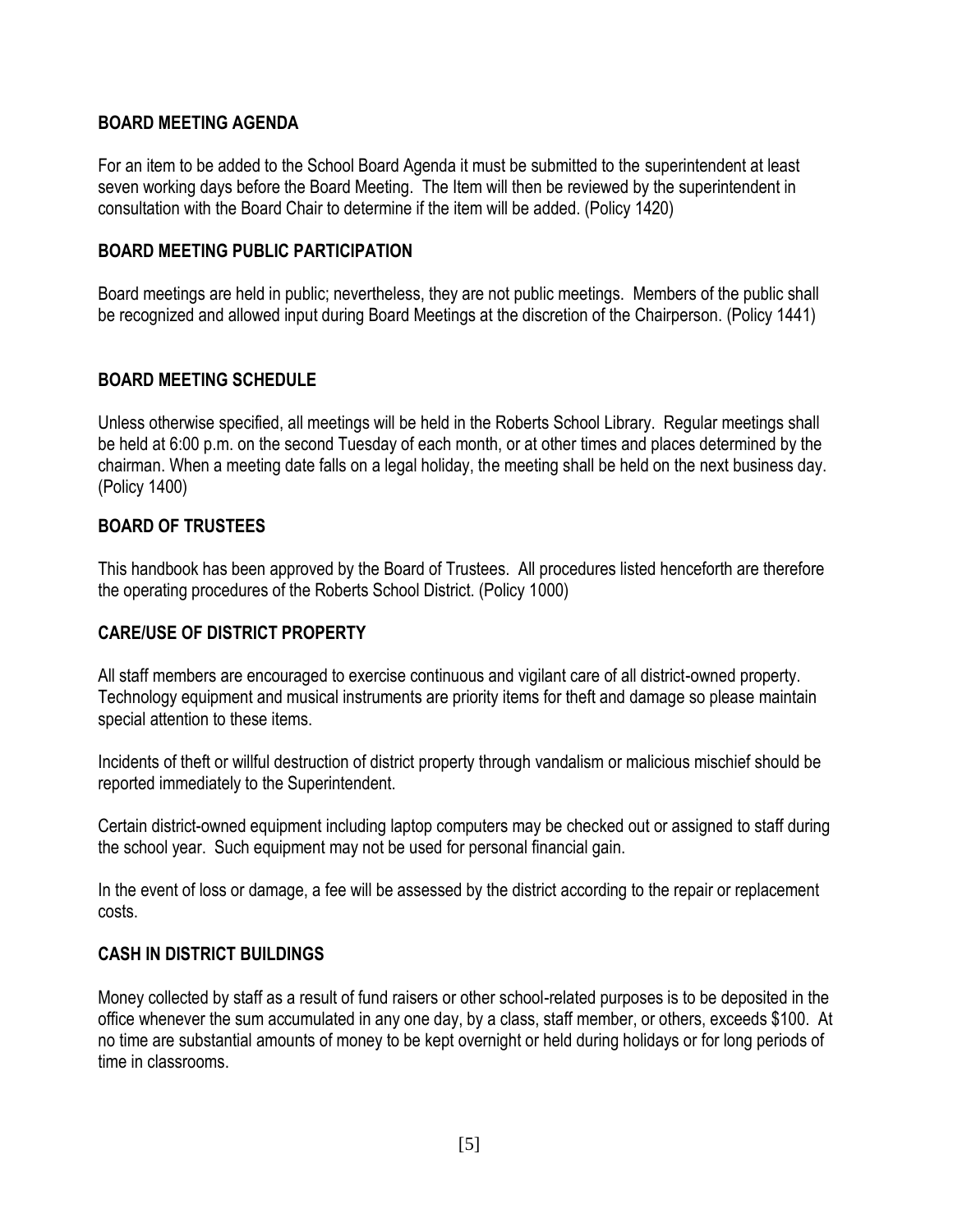Staff members are asked to emphasize to students the importance of promptly depositing money collected, with appropriate school officials.

### **CELL PHONE ETIQUETTE**

Cell phones are not to be used in front of the students unless prior approval is given to the staff member by administration. This includes recess, instructional time and common areas. Cell phones may be used on prep time, other times that students are not present and in case of emergencies. It is our responsibility to model good etiquette with our cell phones.

### **CERTIFIED SCHEDULE**

All certified staff members are scheduled to be in the building from 7:45 AM to 4:30 PM Monday through Thursday. If a certified staff member requires a late arrival or early departure it needs to be cleared with the Superintendent. Other scheduled work hours will include teacher meetings, parent/teacher conferences, open houses and other pre-arranged early outs.

### **CHECKOUT DURING THE WORK DAY**

Departures during preparation periods must be approved by the Superintendent.

All staff members are required to check out and in to the building with the main office. This will enable office staff to respond appropriately to messages or emergency situations.

# **CHECKOUT AT YEAR END**

The Superintendent will use a checkout sheet at the end of the year for all certified staff members. Final pay checks will not be distributed until the staff member has completed the checkout sheet.

### **CHILD ABUSE REPORTING**

Any staff member who has reasonable cause or reasonable suspicion to believe that any child under 18 years of age with whom he/she has come in contact has suffered abuse or neglect, or that any adult with whom he/she is in contact has abused a child, shall immediately orally report to the Department of Family Services or local law enforcement agency. The Superintendent is also to be immediately informed.

Failure to report a suspected child abuse is a violation punishable by law and by district disciplinary action up to and including dismissal.

A staff member who, based on reasonable grounds, participates in the good-faith making of a child abuse report shall have immunity from any liability, civil or criminal, that might otherwise be incurred or imposed as provided by law.

# **CLASS INTERRUPTIONS**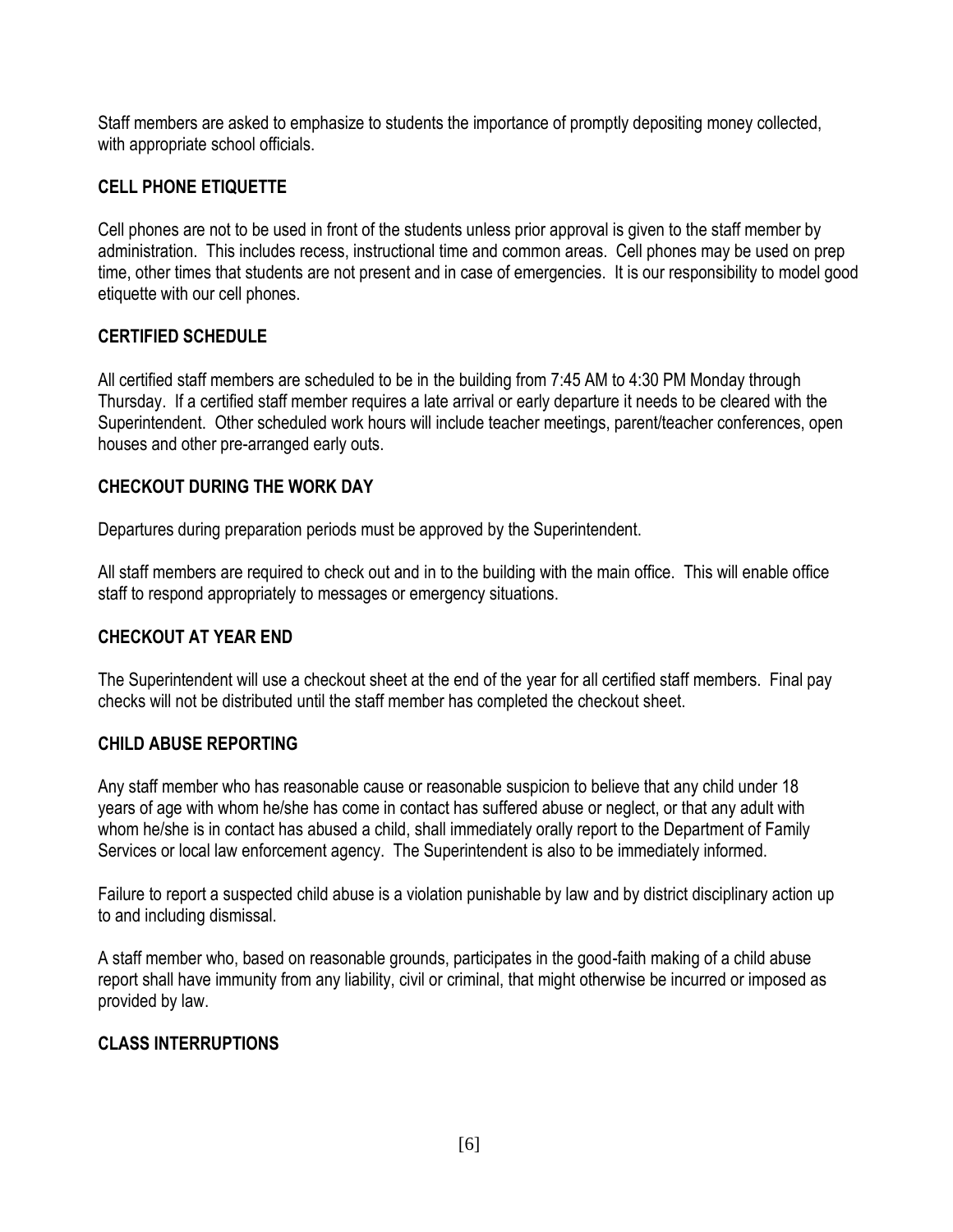The district is committed to protecting instructional time. Class interruptions of any kind will be kept to a minimum. Students are not to be permitted to interrupt a class in session without authorization from the main office. Intercom use is restricted to administrative use or administrative approved use only.

### **CLASSROOM SECURITY**

When leaving the classroom, locker room, or other work areas between classes or at the end of the day, teachers are expected to turn out the lights and secure all doors. Windows should also be secured at the end of the day.

All staff members are asked to refrain from keeping personal items of value in or around their desks. The district will not be responsible for the loss of, or damage to, personal property due to such causes as fire, theft, accident, or vandalism.

### **CODE OF CONDUCT**

Employees are expected to maintain high standards of honesty, integrity and impartiality in the conduct of district business.

In accordance with state law, an employee should not dispense or utilize any information gained from employment with the district, accept gifts or benefits, or participate in business enterprises or employment which creates a conflict of interest with the faithful and impartial discharge of the employee's district duties. A district employee may, prior to acting in a manner which may impinge on any fiduciary duty, disclose the nature of the private interest which creates a conflict. Care should be taken to avoid using, or avoid the appearance of using, official positions and confidential information for personal advantage or gain.

Further, employees should hold confidential all information deemed to be not for public consumption as determined by state law and Board policy. Employees shall also respect the confidentiality of people served in the course of the employee's duties and use information gained in a responsible manner. Discretion should be employed even within the school system's own network of communication.

### **COMMUNICABLE DISEASE/BLOODBORNE PATHOGENS/INFECTION CONTROL PROCEDURES**

The district provides for the reasonable protection against the risk of exposure to communicable disease to all staff while engaged in the performance of their duties. Protection is provided through immunization and exclusion in accordance with Montana Code Annotated and the Administrative Rules of Montana. Infection control procedures, including provisions for handling and disposing of contaminated fluids, have also been established through Board policy and administrative regulations for staff and student protection.

All staff shall comply with measures adopted by the district and with all rules set by the Montana State Health Department and the county health department.

Staff members have a responsibility to report to the district when infected with a communicable disease unless otherwise stated by law.

### **COMMUNITY USE OF BUILDING**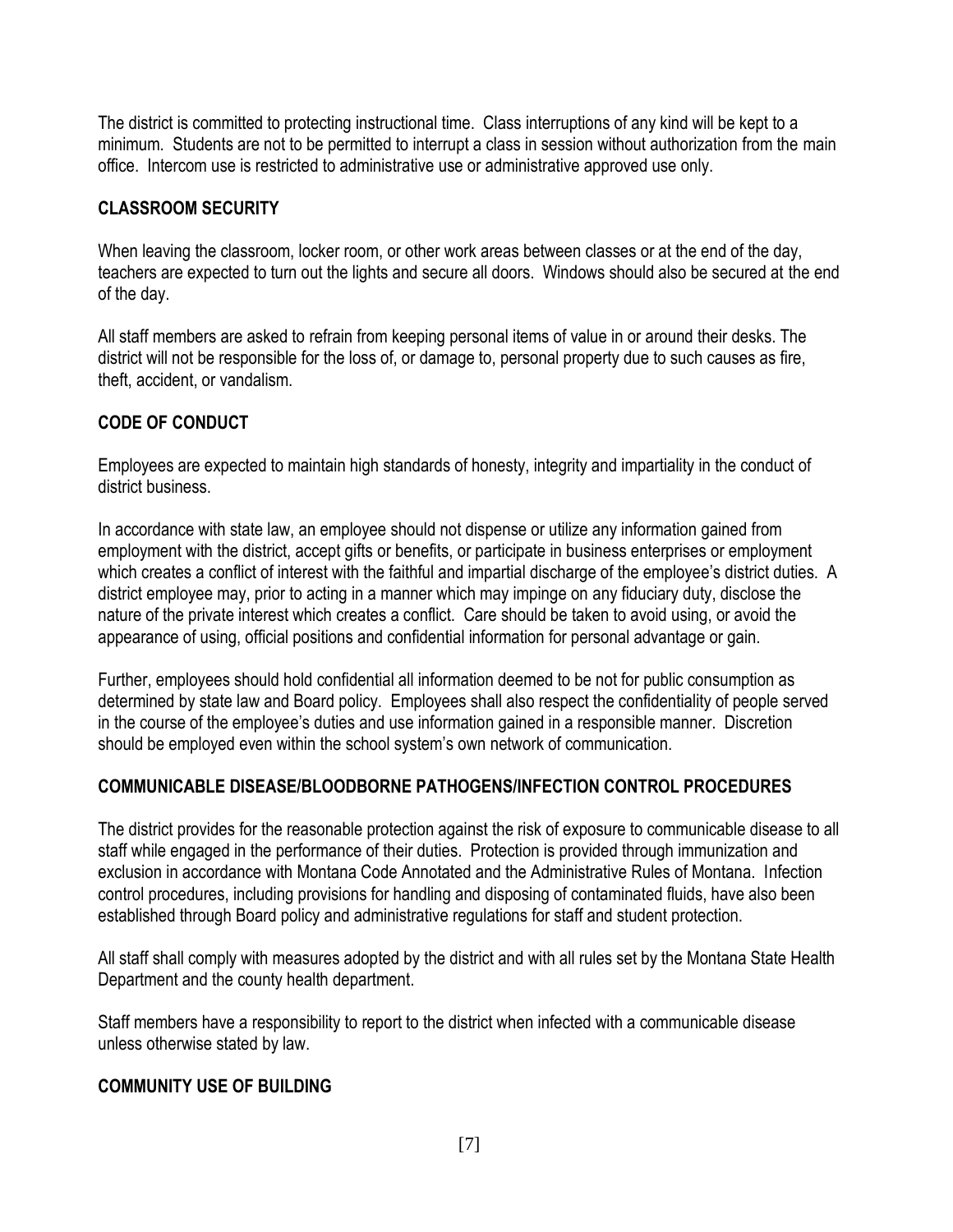School facilities are available to the community for education, civic, cultural, and other uses consistent with the public interest, when such use does not interfere with a school program or school-sponsored activities. Use of school facilities for school purposes has precedence over all other uses. Persons on school premises must abide by the district's conduct rules at all times.

Student and school-related organizations shall be granted the use of school facilities at no cost. Other organizations granted the use of the facility shall pay fees and costs determined by the Board of Trustees. Contact the Superintendent for more information.

# **COMPLAINT PROCEDURES AND CHAIN OF COMMAND**

Roberts's public schools will look towards the common state practice of chain of command to resolve complaints.

1. The problem should be addressed with the individual. In this case it is appropriate to have the employee(s) direct supervisor as a safeguard for both the school employee and the person with the complaint.

2. The complaint should be brought to the employee(s) supervisor attention. In this case the supervisor will meet formally with the school employee(s) and the individual(s) with the complaint. 3. In the case of a complaint against the superintendent, or a complaint that has not been resolved in steps 1 or 2, the person with the complaint may ask to be put on the schools board meeting agenda and with prior notice a discussion with school board, superintendent, district employee(s) and person with complaint can be had in a closed session to protect the private rights of the individual.

At no time is it appropriate to bring concerns about an individual employee of the district to a board meeting in a public session without asking to be on the board's agenda as that individual had privacy rights the rights to defend him/herself.

Board of Trustees Superintendent Clerk AD Administrative Certified Classified Head Coach Assistant Coach

All staff members should familiarize themselves with Board policy and applicable provisions of administrative regulations and negotiated agreements regarding the handling of complaints. (For more information see policy 1700)

# **CONFERENCES**

Parent-Teacher Conferences are essential in the district's effort to maintain a close working relationship with parents. Conferences are scheduled once each semester. The student may be included if the teacher or parent so desires.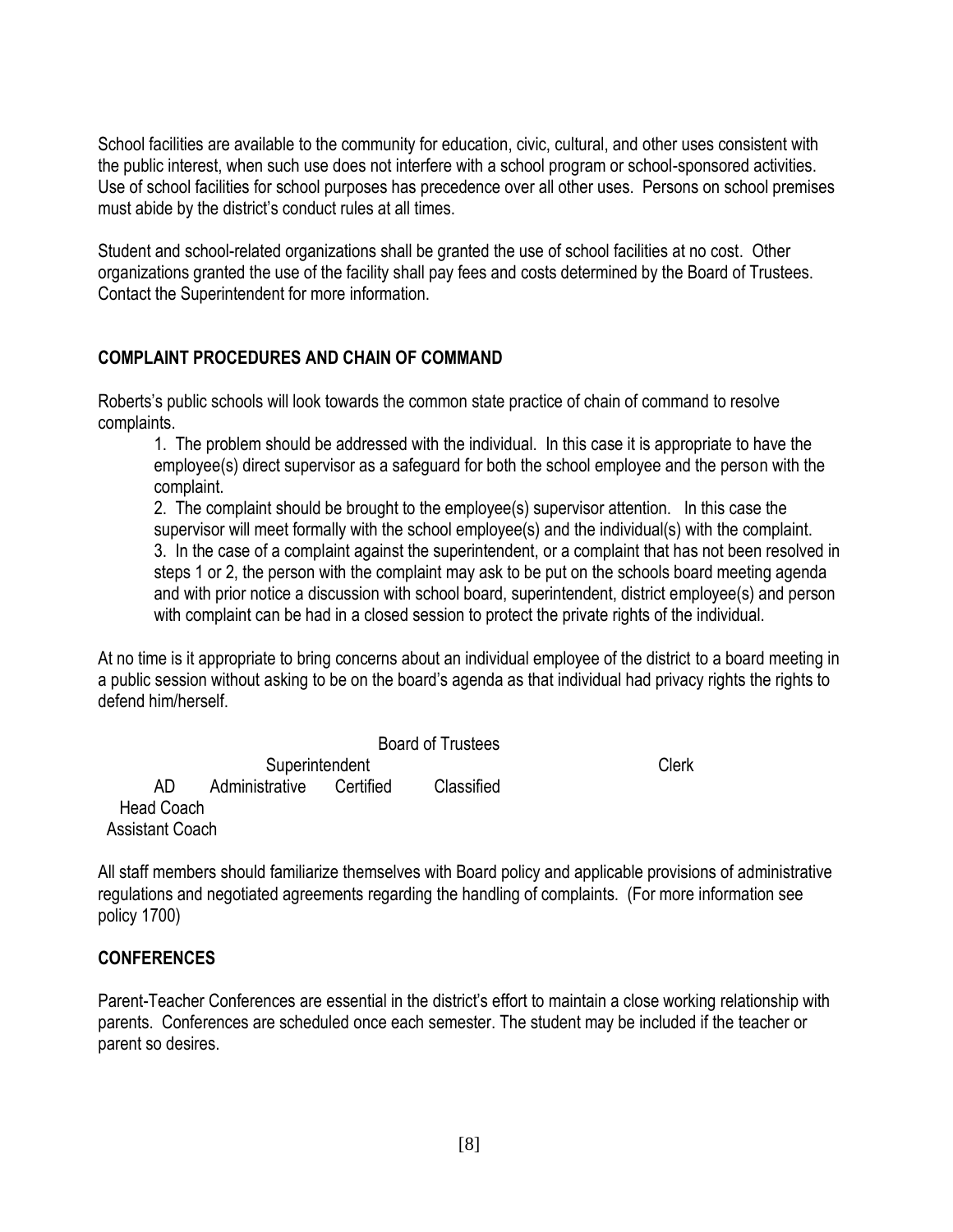Conferences should be treated as an opportunity for a constructive, mutual exchange of information and ideas for the welfare and continued academic growth of the student.

Occasionally, teachers or parents may arrange for conferences outside regularly scheduled conference dates, to meet more immediate student needs. Teachers should be prepared to provide after-school or preschool time to meet with students as necessary.

# **CONTESTS FOR STUDENTS**

The district cooperates with individuals, community organizations, and agencies desiring to sponsor contests for students, when such activities can be integrated into the school program without disruption or loss of instructional time for the student and without imposing an unreasonable added work load on staff. All such contests must be consistent with the purposes and educational aims of the district.

Teachers sponsoring such activities are responsible for the preparation and circulation of all informational materials and for other administrative work required in the grading, judging, or evaluation of the participants' work.

The school may not be used to promote private or commercial interests, nor may the school be used for the direct sales promotion of individual competitive goods or services.

# **CONTRACTS AND COMPENSATION**

Contracts for staff members will be initiated for all new employees when hired.

Salaries, including compensation for extracurricular assignments over and above the duties associated with a staff member's regularly assigned duties, will be determined in accordance with salary schedules and salary placement guidelines established by the Board and/or policies adopted by the Board which are consistent with salary schedules and salary placement provisions of negotiated agreements.

It is the staff member's responsibility to provide all information necessary for placement on the salary schedule to the office in accordance with timelines established by the district and negotiated agreements.

# **COPYRIGHT**

A variety of machines and equipment for reproducing materials to assist staff in carrying out their educational assignments is available to staff in the school.

Infringement on copyrighted material, whether prose, poetry, graphic images, music, audio tape, video, or computer-programmed materials, is a serious offense against federal law, a violation of Board policy, and contrary to ethical standards required of staff and students.

All reproduction of copyrighted material shall be conducted strictly in accordance with applicable provisions of law. Unless otherwise allowed as "fair use" under federal law, permission must be acquired from the copyright owner prior to reproduction of material in any form.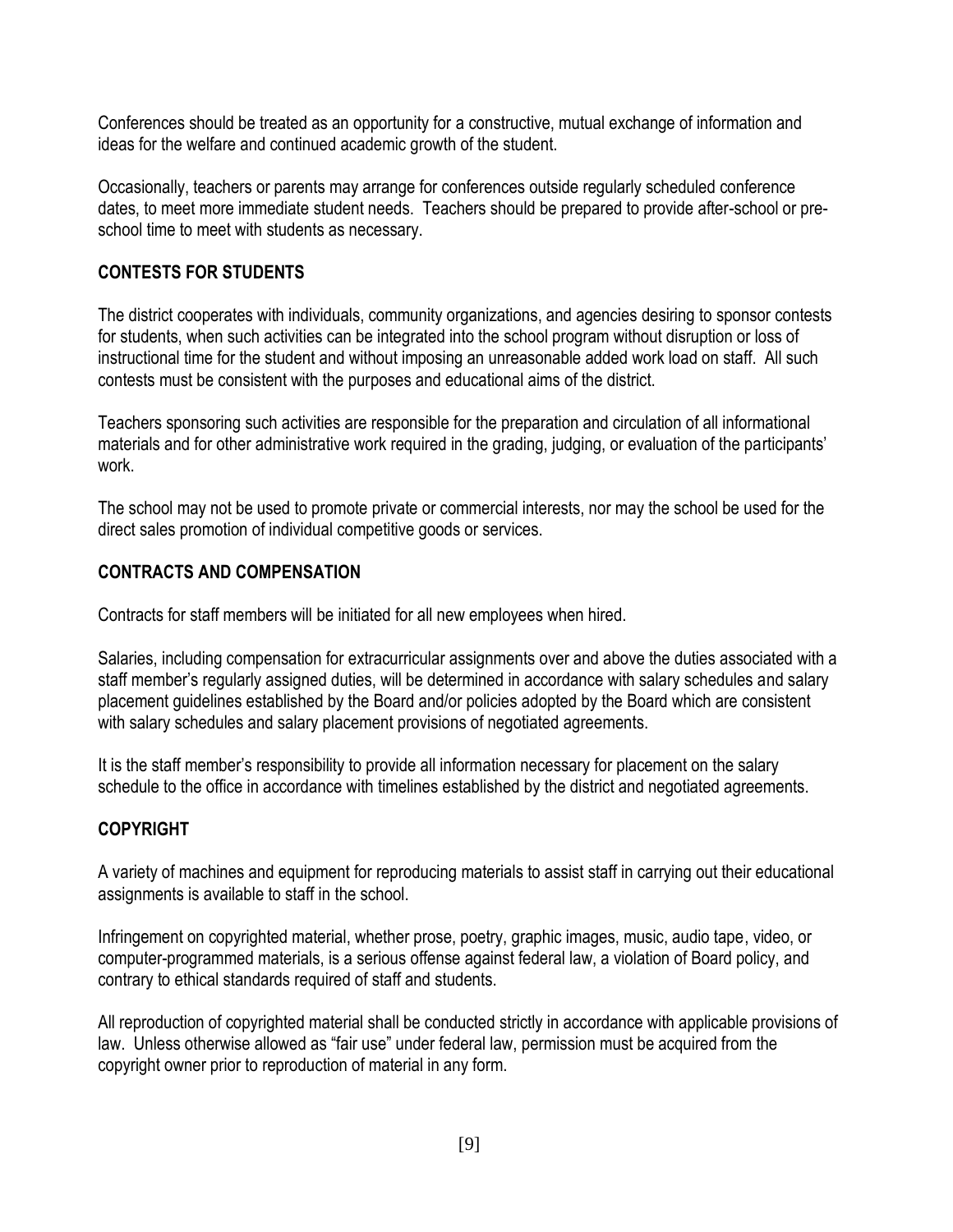"Fair use" guidelines are as follows:

- I. Printed Materials
	- A. Permissible uses district employees may:
		- 1. Make a single copy of the following for use in teaching or in preparation to teach a class
			- a) A chapter from a book
			- b) An article from a periodical or newspaper;
			- c) A short story, short essay, or short poem, whether or not from a collective work;
			- d) A chart, graph, diagram, drawing, cartoon, or picture from a book, periodical, or newspaper.
		- 2. Make multiple copies for classroom use (not to exceed one copy per student in a course from the following:
			- a) A complete poem, if it has fewer than 250 words and does not exceed two printed pages in length:
			- b) A complete article, story, or essay of less than 2,500 words;
			- c) Prose excerpts not to exceed 10 percent of whole or 1,000 words, whichever is less;
			- d) One chart, graph, diagram, cartoon, or picture per book or per issue of a periodical;
			- e) An excerpt from a children's book, containing up to 10 percent of the words found in the text.
	- B. All permitted copying must bear an appropriate reference. References should include the author, title, date, and any other pertinent information.
	- C. Prohibited uses district employees may not:
		- 1. Copy more than one work or two excerpts from a single author during one class term;
		- 2. Copy more than three works from a collective work or periodical volume during one class term;
		- 3. Copy more than nine sets of multiple copies for distribution to students in one class term;
		- 4. Copy to create or replace or substitute for anthologies or collective works;
		- 5. Copy "consumable" works, such as workbooks, exercises, standardized tests, and answer sheets;
		- 6. Copy the same work from term to term;
		- 7. Copy the same material for more than one particular course being offered (may not copy every time a particular course is offered) unless permission is obtained from the copyright owner.
	- D. All sound recordings, including phonograph records, audiotapes, compact discs, and laser discs, will be treated under the same provisions that guide the use of print materials unless as may otherwise be excepted by regulations governing the reproduction of works for libraries/media centers.
- II. Sheet and Recorded Music
	- A. Permissible Uses district employees may:
		- 1. Make emergency copies to replace purchased copies which for any reason are not available for an imminent performance, provided purchased replacement copies will be substituted in due course;
		- 2. Make, for academic purposes other than performance, multiple copies (one per student) of excerpts not constituting an entire performance unit such as a section, movement, or aria, but in no case no more than 10 percent of the whole work;
		- 3. Make, for academic purposes other than performance, a single copy of an entire performable unit such as a section, movement, or aria if confirmed by the copyright holder to be out of print or the "unit" is unavailable except in a larger work. The copy may be made solely for the purpose of scholarly research or in preparation to teach a class;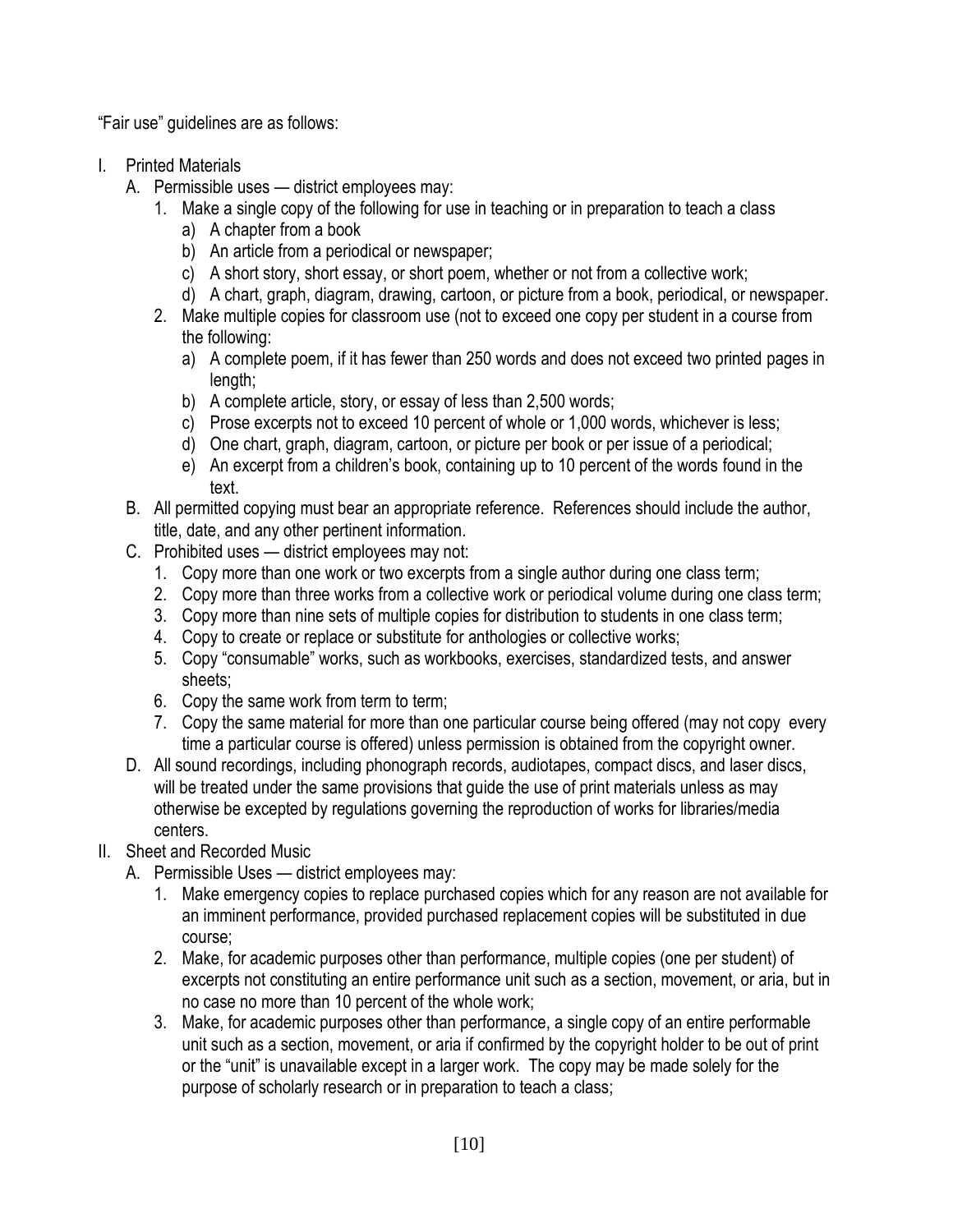- 4. Edit or simplify printed copies which have been purchased, provided the fundamental character of the work is not distorted or the lyrics, if any, altered or lyrics added if none exist;
- 5. Copy complete works which are out of print or unavailable except in large works and used for teaching purposes;
- 6. Make a single copy of a recorded performance by students to be retained by the school or individual teacher for evaluation or rehearsal purposes;
- 7. Make a single copy of a sound recording, such as a tape, disc, or cassette, of copyrighted music owned by the school or an individual teacher for constructing aural exercises or examinations and retained for the same purposes.
- B. Prohibited uses district employees may not:
	- 1. Copy to create or replace or substitute for anthologies, compilations, or collective works;
	- 2. Copy works intended to be "consumable", such as workbooks, exercises, standardized tests, and answer sheets;
	- 3. Copy for the purpose of performance, except as noted above (A. 1.) in emergencies.
	- 4. Copy to substitute for purchase of music except as noted above (A. 1., 2., and 3.);
	- 5. Copy without inclusion of the copyright notice on the copy.

# III. Television-Off-the-Air Taping

- A. Permissible uses district employees may:
	- 1. Record a broadcast program off-air simultaneously with the broadcast transmission, including simultaneous cable or satellite retransmission, and retain the recording for a period not to exceed the first 45 consecutive calendar days after the date of the recording.
		- a) A limited number of copies may be reproduced from each off-air recording to meet the legitimate needs of teachers. Each additional copy will be subject to all provisions governing the original recording.
		- b) Unless authorized by the Superintendent, at the conclusion of the retention period, all off-air recordings shall be erased or destroyed immediately.
		- c) Individuals who wish to retain programs beyond the 45-day period need to complete and return the preview portion of the "Request for Off-Air Video Taping" form to the [library/ media supervisor] for each program videotaped. The [library/media supervisor] will coordinate requests for permission to use or retain copyrighted television programs beyond the 45-day retention period.
	- 2. Retain videotapes of commercial programs only with written approval of appropriate copyright holders;
	- 3. Use off-air recordings once for each class in the course of relevant teaching activities and repeat once only when instructional reinforcement is necessary and only within the first 10 consecutive school days of the 45-consecutive-calendar-day retention period;
	- 4. Use off-air recordings for evaluation purposes only, after the first 10 consecutive school days, up to the end of the 45-consecutive-calendar-day retention period. Evaluation purposes may include use to determine whether or not to include the broadcast program in the teaching curriculum;
	- 5. Use off-air recordings made from a satellite dish, if they conform to the 45-consecutivecalendar-day retention period established for broadcast or cable programming and are not subscription channels;
	- 6. Use copies of all-air recordings, as stipulated in these guidelines, only if the copies include the copyright notice on the broadcast program;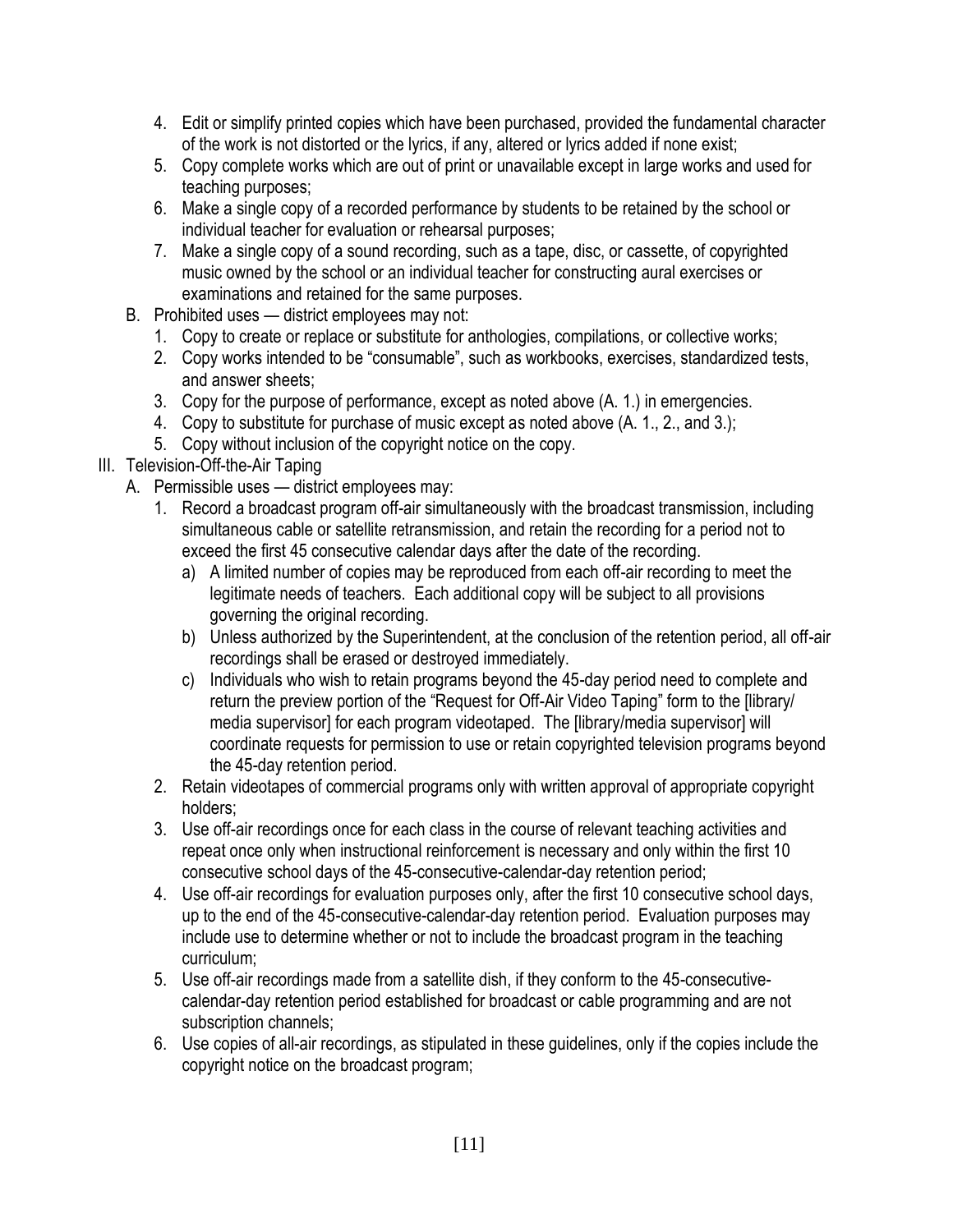- 7. Request that a library/media center record and retain for research purposes commercial television news programs from local, regional, or national networks; interviews concerning current events; and on-the-spot coverage of news events. Documentary, magazine-format, and public affairs broadcasts, however, are not included in the definition of daily newscasts of major events of the day.
	- a) Requests for retention of programs recorded off-air will be directed to the producers of those programs directly through the network (not affiliate).
- B. Prohibited Uses district employees may not:
	- 1. Tape off-air programs in anticipation of an educator's requests;
	- 2. Request that a broadcast program be recorded off-air more than once for the same educator, regardless of the number of times the program may be broadcast;
	- 3. Use the recording for instruction after 45 consecutive calendar days;
	- 4. Hold the recording for weeks or indefinitely because:
		- a) Units needing the program concepts are not taught within the 45-day use period;
		- b) An interruption or technical problem delayed its use; or
		- c) Another teacher wishes to use it, or any other supposedly "legitimate" educational reason.
	- 5. Record programs off-air without written permission from the author/producer/distributor when a special notice is provided specifically prohibiting reproduction of any kind;
	- 6. Alter off-air programs from their original content. Broadcast recordings may not be physically or electronically combined or merged to constitute teaching anthologies or derivative works. Offair recordings, however, need not be used in their entirety;
	- 7. Exchange program(s) with other schools in the district or other school districts without the approval of the Superintendent;
		- a) Programs will be used for the specific curriculum application for which the request was intended. No other curriculum application is authorized.
	- 8. Use the recording for public or commercial viewing.
	- 9. Copy or use subscription programs transmitted via subscription television cable services, such as HBO or Showtime. Such programs are licensed for private home use only and cannot be used in public schools.
		- a) "Pay" programs received via satellite dish are also subject to these prohibitions.
- IV. Rental, Purchase, and Use of Videotapes
	- A. Permissible uses district employees may:
		- 1. Use purchased or rented videotapes such as feature films as part of a systematic course of instruction, in accordance with district policy. Such use shall be for direct instruction and must take place in a classroom or similar area devoted to instruction;
		- 2. Use only rented, lawfully-made videotapes;
		- 3. Arrange for the local school to transmit videotapes over their closed circuit television systems for direct instruction;
		- 4. Use off-air videotapes made at home for classroom instruction and only in accordance with television-off-air guidelines and district policy.
	- B. Prohibited uses district employees may not:
		- 1. Use rented or purchased videotapes where a written contract specifically prohibits such use in the classroom or direct teaching situation;
		- 2. Use rented or purchased videotapes such as feature films for assemblies, fund raising, entertainment, or other applications outside the scope of direct instruction without public performance rights.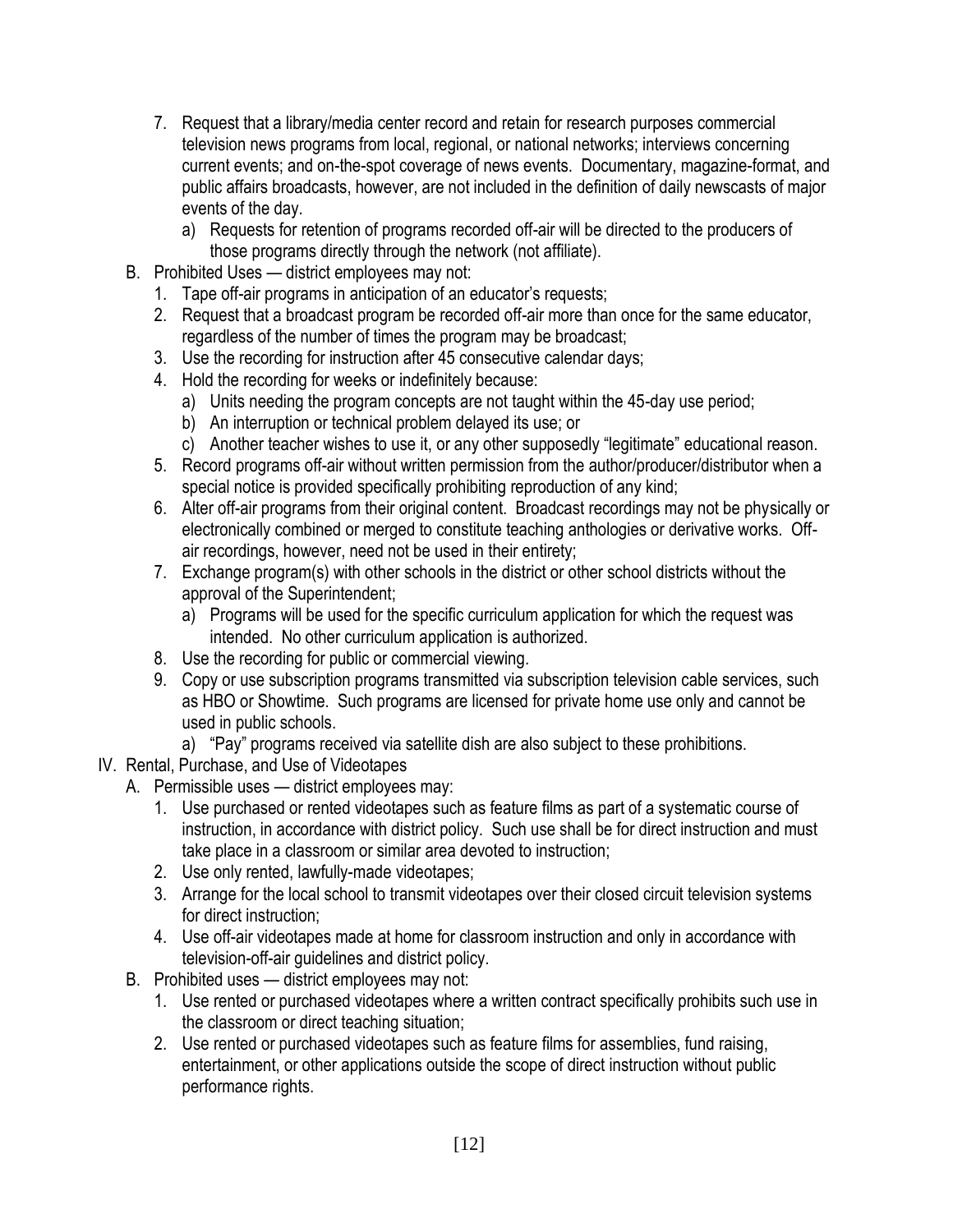# V. Computer Software

- A. Permissible uses district employees may:
	- 1. Make a copy of an original computer program for the purpose of maintaining the availability of the program should it be damaged during use. Either the copy or the original may be retained in archives. Only one, either the original or the copy, may be used at any one time;
	- 2. Make a copy of a program as an essential step in using the computer program as long as it is used in conjunction with the machine and in no other manner;
	- 3. Make a new copy from the archival program in the event that the program in use is damaged or destroyed;
	- 4. Use a purchased program sent from a manufacturer labeled "archival", simultaneously with the original copy of the program, provided its use is permitted (not excluded) by the terms of the sales agreement;
	- 5. Make an archival copy of a rightfully-owned disk that is labeled "archival" by the software manufacturer;
	- 6. Load a software program from a single disk into a distribution network or to individual standalone computers for simultaneous use when the distribution network is only accessible to the owner-user, if not otherwise prohibited by terms of a sales agreement;
	- 7. Adapt a copyrighted program from one language to another for which it is not commercially available, or add features to a program to better meet local needs.
- B. Prohibited uses district employees may not:
	- 1. Load the contents of one disk into multiple computers at the same time, in the absence of a license permitting the user to do so;
	- 2. Load the contents of one disk into local network or disk-sharing systems in the absence of a license permitting the user to do so;
	- 3. Make or use illegal copies of copyrighted programs on district equipment;
	- 4. Allow any student to surreptitiously or illegally duplicate computer software or access any data base or electronic bulletin board;
	- 5. Make copies of software provided by a software publisher for preview or approval;
	- 6. Make multiple copies of copyrighted software (or a locally produced adaptation or modification), even for use within the school or district;
	- 7. Make replacement copies from an archival or back-up copy;
	- 8. Make copies of copyrighted software (or a locally-produced adaptation or modification) to be sold, leased, loaned, transmitted, or even given away to other users;
	- 9. Make multiple copies of the printed documentation that accompanies copyrighted software.
- C. With permission from the copyright holder, prohibitions may be significantly modified or removed altogether.
- VI. Reproduction of Works for Libraries/Media Centers
	- A. Permissible uses district employees may:
		- 1. Arrange for interlibrary loans of photocopies of works requested by users, provided that copying is not done to substitute for a subscription to or purchase of a work;
		- 2. Make for a requesting entity, within any calendar year, five copies of any article or articles published in a given periodical within the last five years prior to the date of the request for the material;
		- 3. Make single copies of articles or sound recordings or excerpts of longer works for a student making a request, provided the material becomes the property of the student for private study, scholarship, or research;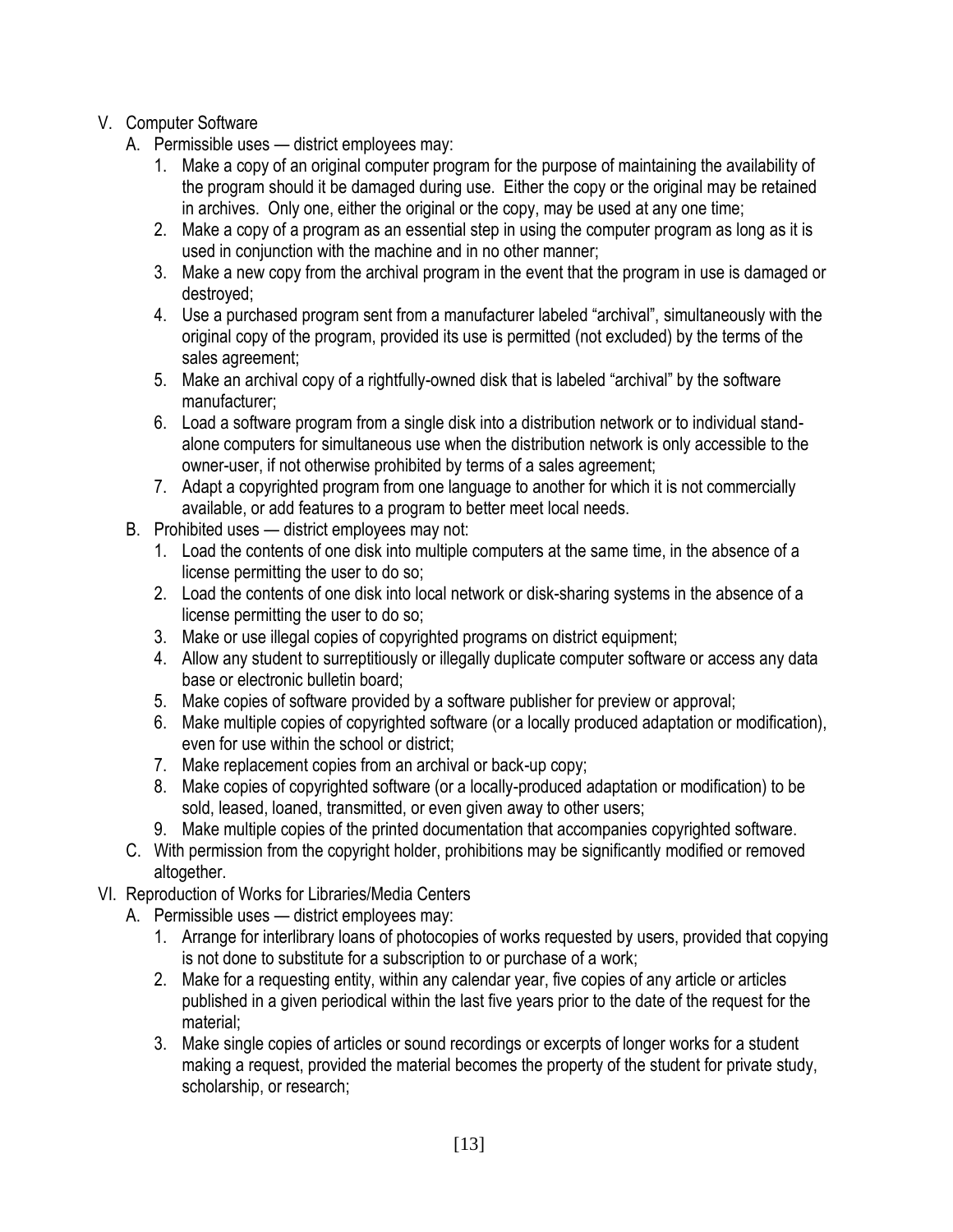- 4. Make a copy of an unpublished work for purposes of preservation, of a published work to replace a damaged copy of an out-of-print work that cannot be obtained at a fair price;
- 5. Make off-the-air recordings of daily television news broadcasts for limited distribution to researchers and scholars for research purposes;
- 6. Make one copy of a musical work, pictorial, graphic, sculptural work, motion picture, or other audiovisual work, if the current copy owned by the library/media center is damaged, deteriorated, lost, or stolen, and it has been determined that an unused copy cannot be obtained at a fair price.
- B. Prohibited uses district employees may not:
	- 1. Make copies for students, if there is reason to suspect that the students have been instructed to obtain copies individually;
	- 2. Copy without including a notice of copyright on the reproduced material.

# VII. Performances

- A. Permissible uses district employees must:
	- 1. Contact the copyright holder, in writing, for permission when copyrighted works such as plays and musical numbers are to be performed. This is particularly important if admission is to be charged or recordings of the performance are to be sold.

# **CORPORAL PUNISHMENT**

The use of corporal punishment in any form is strictly prohibited by the district. Corporal punishment is defined as the willful infliction of, or willfully causing the infliction of, physical pain.

CORPORAL PUNISHMENT: Montana School Law (20-4-302) states:

....For the purpose of this section, "corporal punishment" means knowingly and purposely inflicting pain on a pupil as a disciplinary measure...A person who is employed or engaged by a school district may not inflict or cause to be inflicted corporal punishment on a pupil.

Restraint: ...a person who is employed or engaged by a school district may use physical restraint, defined as the placing of hands on a pupil in a manner that is reasonable and necessary to:

- 1. quell a disturbance.
- 2. provide self-protection.
- 3. protect the pupil or others from physical injury.
- 4. obtain possession of a weapon or other dangerous object on a pupil.
- 5. maintain the orderly conduct of a pupil including but not limited to waiting in line.
- 6. protect property from physical harm.

A staff member is authorized to employ physical force when, in his/her professional judgment, the physical force is necessary to prevent a student from harming himself/herself, others, or doing harm to district property.

# **CRIMINAL RECORDS CHECKS/FINGERPRINTING**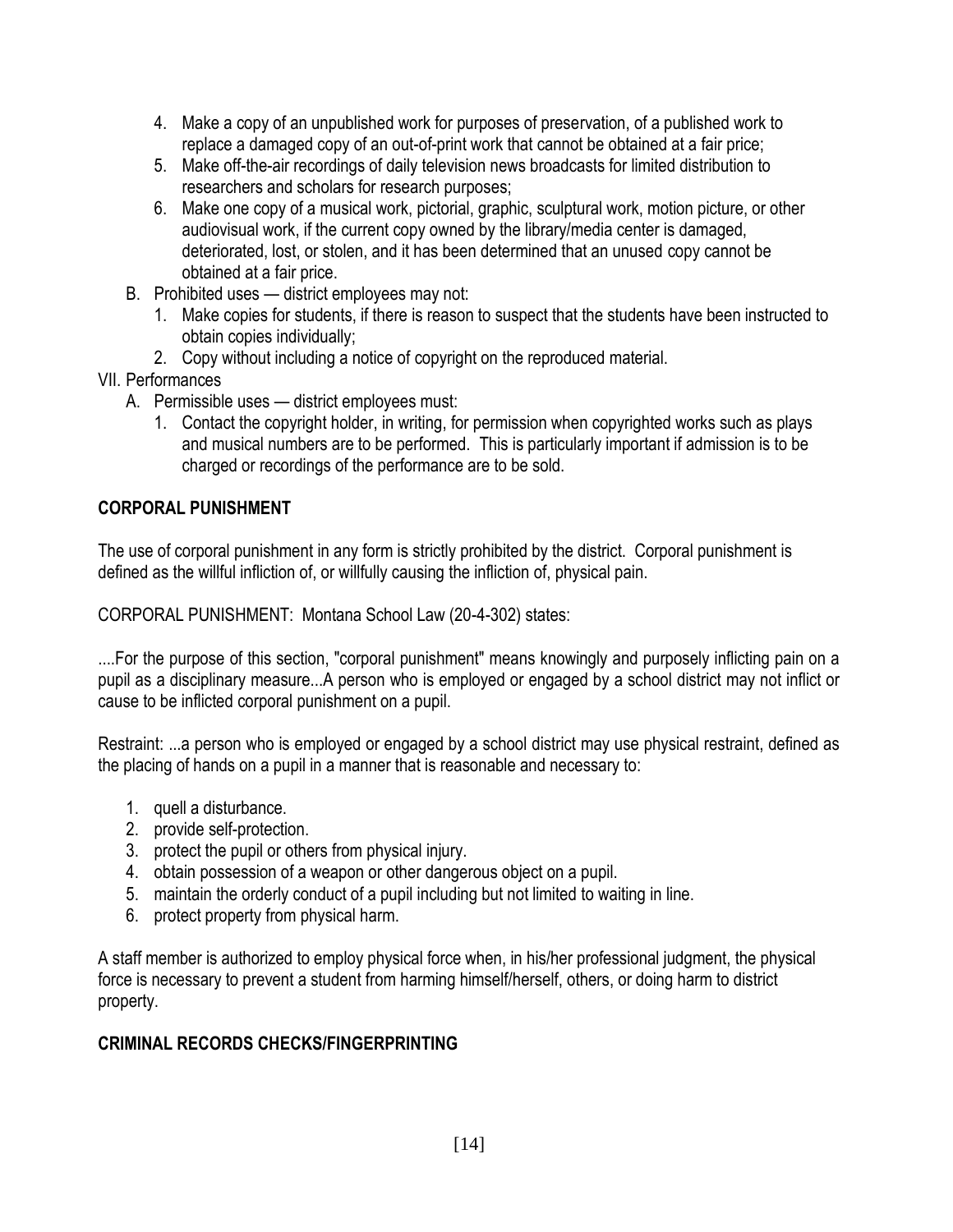Any finalist recommended for hire to a paid or volunteer position with the district shall submit to a namebased and fingerprint criminal background investigation conducted by the appropriate law enforcement agency prior to consideration of the recommendation for employment or appointment by the Board. The results of the name-based check shall be presented to the Board concurrent with the recommendation for employment or appointment. Any subsequent offer of employment or appointment shall be contingent upon results of the fingerprint criminal background check, which must be acceptable to the Board, in its sole discretion.

# **CURRICULUM**

Curriculum guides are available for all courses taught in the district. Curriculum guides reflect a consistent and coherent structure for the education of district students.

The curriculum established for the courses and grade levels of this district provides the flexibility necessary to meet the individual needs of students and their divergent learning rates and styles.

Deviations from established curriculum, textbooks, and instructional materials are not permitted without Superintendent approval. Teachers with questions should contact the Superintendent.

Though teaching methodology may vary, classroom instruction is expected to reflect "best practices" consistent with research on effective instruction.

# **DETENTION ASSIGNMENTS**

Teachers may detain a student before or after school hours for disciplinary reasons, provided the parent has been notified of the detention and, in the case of bus students, prior arrangements have been made for the student's transportation home.

Parents may be asked to arrange for the transportation of the detained student; however, if the parent cannot or will not provide it, an alternative disciplinary procedure must be substituted.

Students who are detained after school are not to be left unsupervised during their detention.

# **DISASTER DRILLS**

There will be at least four (4) fire drills. All teachers will discuss fire drill procedures with their class at the beginning of each year. The drills will be held at different hours of the day or evening to avoid distinction between drills and actual disasters.

A map/diagram of the fire escape route to be followed should be posted near the classroom doorways and reviewed with students. Upon the sounding of a fire alarm, teachers are required to:

- 1. Immediately direct all students to orderly exit the building using the evacuation route posted. Students may not stop at lockers, drinking fountains, restrooms, etc., along the way;
- 2. Close windows, turn off lights, and close the classroom door upon exiting the room;
- 3. Take roll book;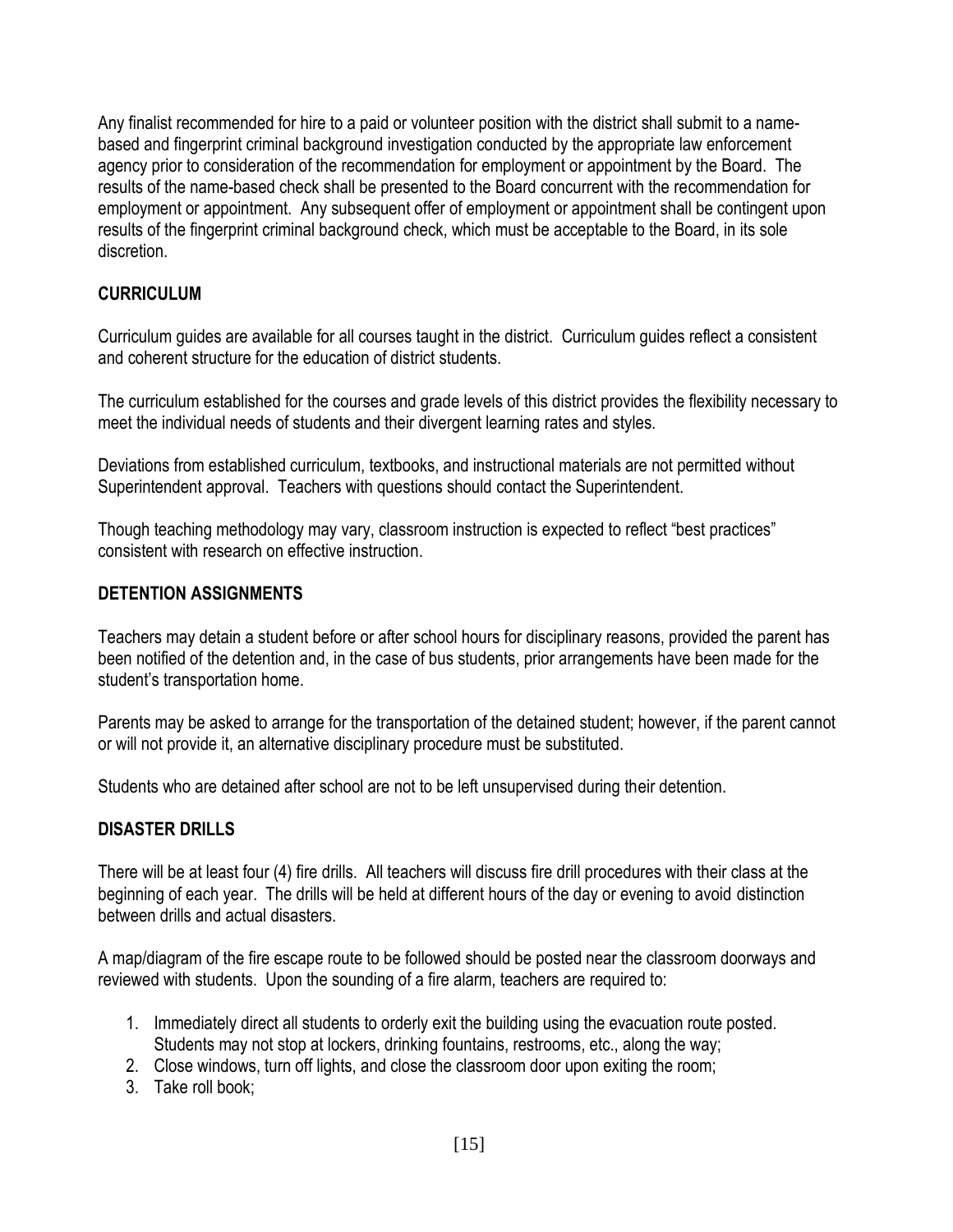- 4. Escort class at least 50 feet from the building and take roll. Report any unaccounted students to the superintendent;
- 5. Upon "all clear" signal, announced by the administration, escort students directly back to class. Check roll.

### **DISCIPLINE AND DISCHARGE**

Discipline and dismissal of staff will follow due process, administrative regulation, and relevant provisions of negotiated agreements, contracts, and applicable law.

### **DISMISSAL OF CLASSES**

Teachers should never dismiss a class before the established dismissal time. Detaining the entire class after dismissal time is also discouraged. Whenever individual students are detained after class, the teacher is expected to provide the student with a note for the student's next class teacher. This will help reduce unnecessary hall traffic, as students reporting to class late will need to account for their tardiness.

### **DRESS AND GROOMING**

All staff members are expected to be neat, clean, and to wear appropriate dress for work that is in good taste and suitable for the job at hand.

Teachers are expected to set a good example for students in every possible way. As adults and professionals, teachers are expected to maintain their grooming habits by what is most generally acceptable in the business and professional world.

### **DRUG-FREE WORKPLACE**

No staff member engaged in work in connection with a direct federal grant or contract of \$5,000 or more shall unlawfully manufacture, distribute, dispense, possess, or use on or in the workplace any narcotic drug, hallucinogenic drug, amphetamine, barbiturate, marijuana, or any other controlled substance or alcohol, as defined in schedules I through V of section 202 of the Controlled Substances Act (21 U.S.C. 812) and as further defined by regulation at 21 CFR 1300.11 through 1300.15.

"Workplace" is defined to mean the site for the performance of work done in connection with a federal grant or contract. That includes any school building or any school premises; any school-owned vehicle, or any other school-approved vehicle used to transport students to and from school or school activities; off school property during any school-sponsored or school-approved activity, event, or function, such as a field trip or athletic event, where students are under the jurisdiction of the school district.

Each staff member engaged in work related to the district must notify the superintendent of his/her conviction of any criminal drug statute based on conduct occurring in the workplace, as defined above, no later than five days after such conviction.

# **EMERGENCY CLOSURES**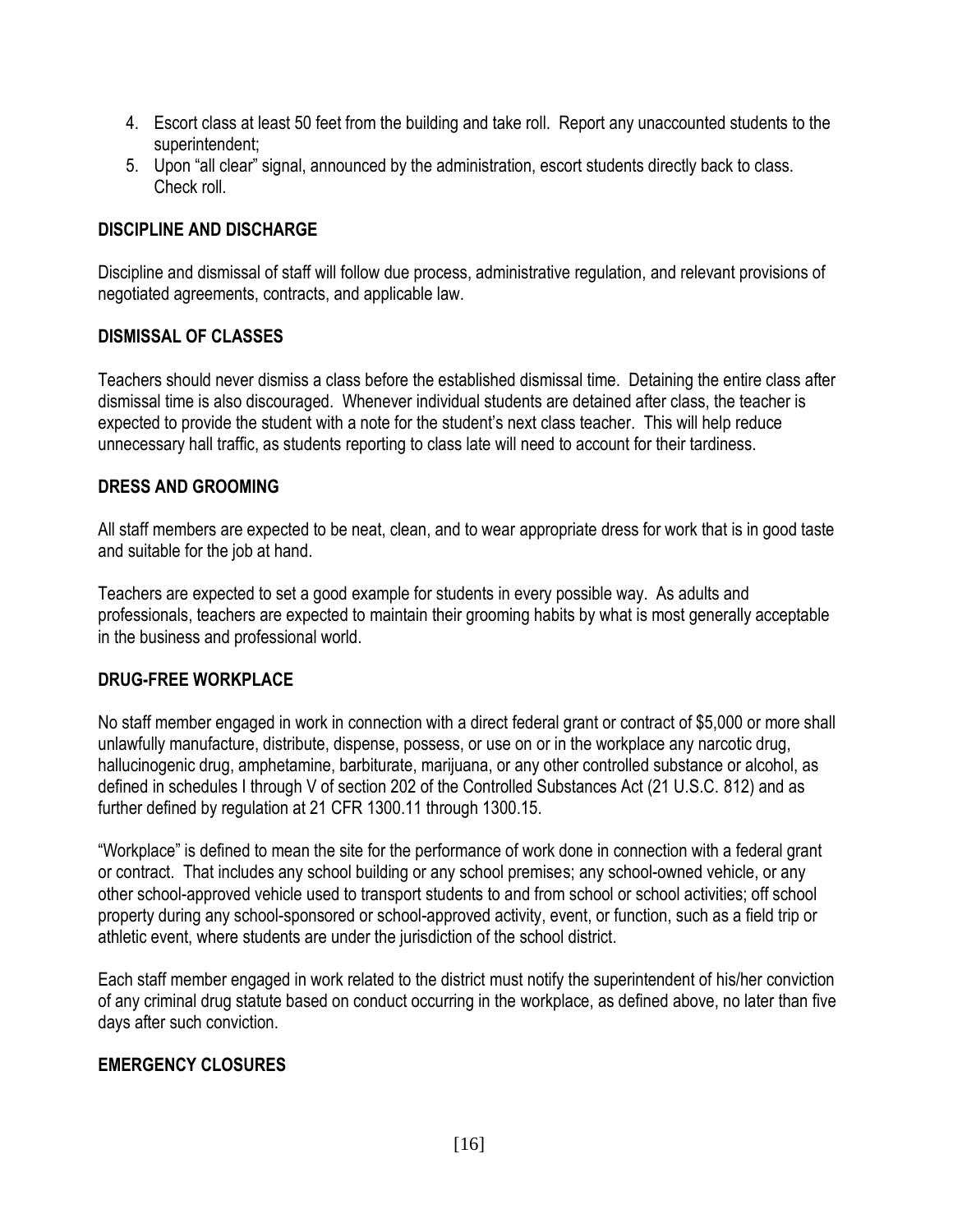In the event of hazardous or emergency conditions, all district schools or selected schools or grade levels may be closed or schedules altered to provide delayed openings of school and/or early dismissal of students as appropriate.

A phone tree will be distributed to all staff for use in the event of delayed openings or school closures.

Upon emergency closures, each staff member will notify the staff members and parents on their designated phone tree assignments given to each staff member at the beginning of each school year.

### **EVALUATION OF STAFF**

The district's evaluation program is designed to provide an opportunity for staff to set goals and objectives, including plans for professional growth and career opportunities, and receive administrative responses to them; to have formal and informal observations of the teaching of licensed staff and the performance of assigned duties and job responsibilities of all other staff; to receive verbal and written comments and suggestions for improvement from supervisors; and to have clear opportunities to make improvement within specific timelines.

The evaluation program also provides a tool for administrators who are responsible for making decisions about promotion, retention, dismissal, and discipline.

Certified probationary staff will be formally evaluated at least twice annually. All other licensed staff will be formally evaluated at least annually.

Classified staff will be formally evaluated at least twice during their first year of employment with the district and annually thereafter.

Copies of the district's evaluation procedures will be provided to all staff. Evaluation of all staff will be conducted in accordance with established Board policy and applicable district evaluation procedures, negotiated agreements, and Montana Code Annotated.

### **GRADING**

The evaluation of student progress is a primary responsibility of all teachers. The highest possible level of student achievement is a common goal of both the district and the home. As a close working relationship between the district and the home is essential to the accomplishment of this goal, regular communications with parents is essential.

Teachers should use a variety of communication devices, including telephone and personal conferences as well as written grade reports, to keep parents well informed. At the beginning of the grading period, students and parents are to be informed regarding the basis of the grades and the methods to be used in determining grades.

Letter grades will be used as follows:

A — Superior **B** — Above Average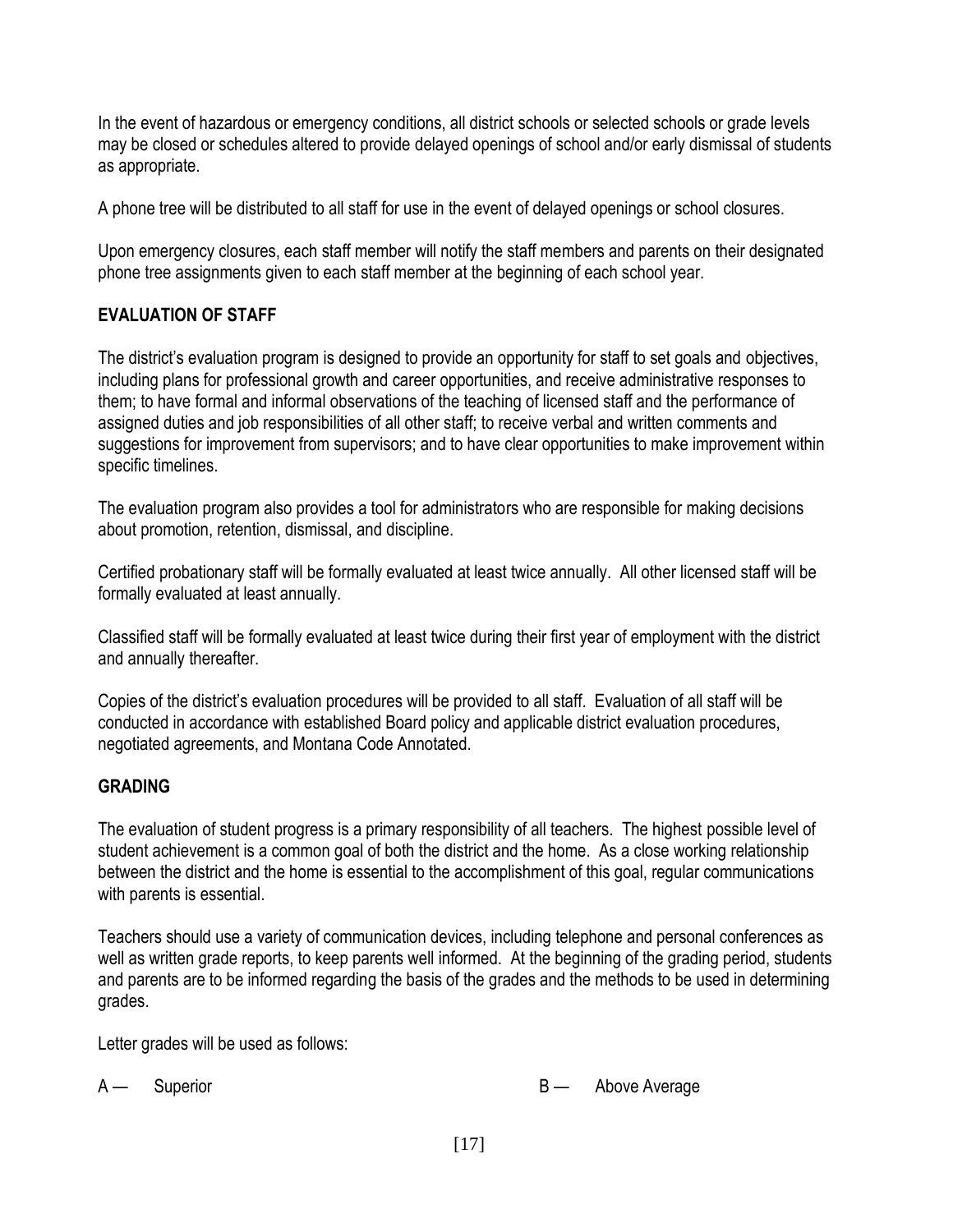|               | $C -$ Average     | NP — No Pass - credit denied, non-graded course |
|---------------|-------------------|-------------------------------------------------|
|               | $D$ Below Average | I incomplete                                    |
| $F -$ Failing |                   | W — Withdrawal                                  |

P — Pass - credit granted, non-graded

Due-process procedures will be provided to all students whose grade is reduced or credit denied for attendance rather than academic reasons. Reasons for the student's absence will be considered. No grade may be reduced or credit denied based on absence due to religious reasons, a student's disability, or an excused absence as determined by district policy. Such notice is to be included in each teacher's syllabus and distributed to students at the beginning of the grading period.

Special education students are to receive grades based on progress toward goals stated in the Individual Education Program (IEP).

# **FAIR LABOR STANDARDS ACT**

Regular working hours for all classified staff will be set by the Superintendent. Classified staff are not to work before, beyond, or outside their established working hours and are not to work overtime without prior authorization from the Superintendent.

All time sheets must be a true reflection of all time worked, whether it is more or less than regularly scheduled work hours.

Failure to comply will result in disciplinary action in accordance with applicable provisions of Board policy, administrative regulations, and negotiated agreements.

Administrators, directors, and/or supervisors shall give written notification to non-exempt employees, as defined by the Fair Labor Standards Act, of the Board's following expectations:

- 1. What constitutes non-exempt working hours;
- 2. What constitutes normal working hours;
- 3. That employees are not to work before, beyond, or outside their normal working hours and are not to work overtime without prior authorization;
- 4. That employee time sheets be a true reflection of all time worked, whether it is more or less than normally scheduled hours;
- 5. That a written corrective statement be given to employees not complying with established procedures.

Overtime is defined as time worked over 40 hours in one week. A week is defined as seven consecutive days covering Monday through Sunday.

# **FACULTY SPONSORS**

Many teachers will be sponsoring a class, a club, or a group. Sponsors are responsible for the organization's actions and finances. Sponsors make decisions concerning the budget book, purchases, and making sure the budget is followed. Please do not assign students these responsibilities.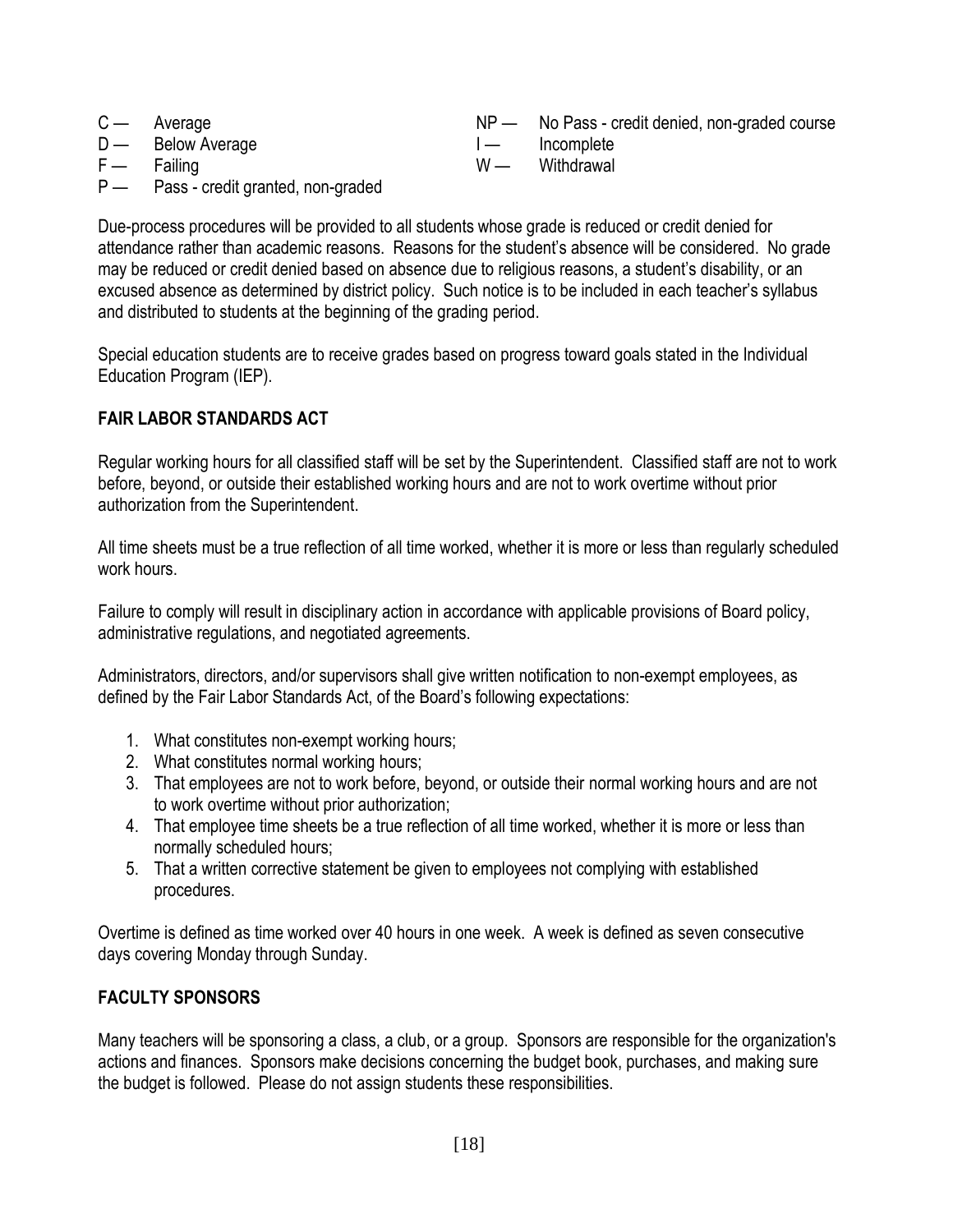The following guidelines must be used in dealing with student organizations:

- 1. All student organizations shall be programmed and their activities permitted only through permission of the class sponsor, the approval of the Student Council and Superintendent.
- 2. All student activities or organizations shall have a faculty adult sponsor who shall be responsible for the organization of all activities.
- 3. All student activities shall be governed by the rules and regulations of the Montana High School Association when they apply.
- 4. Advisors of organizations are to personally direct all activities of their group. A meeting will not be considered legal unless the advisor is present.
- 5. Advisors are encouraged to become an active part of the group that they advise. Students should be encouraged to do a good job in these endeavors as well as their classroom endeavors.
- 6. As the advisor of an organization or activity, the teacher is considered the official treasurer of that organization. All monies will be counted, and the accounting and monies turned into the District Clerk.
- 7. Purchases for your organization must be cleared through the office.
- 8. Payment from activity funds shall not be made unless accompanied by a properly authorized voucher form signed by the Clerk, fund sponsor, and student representative, if applicable.
- 9. Class sponsors are not required to attend fund raising events of the class. It is the responsibility of the class to provide proper chaperones at all fund raising events.
- 10. The class sponsor is not obligated to chaperone a senior trip. It will be up to the sponsor to determine if they want to supervise a senior trip.

# **FEATURE FILMS/VIDEOS**

Teacher approval is required prior to showing a feature film/video to students in district classrooms. Only films/videos rated [G, PG, or PG-13] may be authorized for classroom use.

The showing of all feature films/videos with a G rating does not require prior parent notification from the staff member. Feature films/videos with a PG or PG-13 rating must have prior parental consent.

# **FIELD TRIPS AND SPECIAL EVENTS**

Field trips and other student activities involving travel may be authorized by the Superintendent, when such trips or activities contribute to the achievement of desirable educational goals.

Requests should be submitted to the Superintendent well in advance of the proposed activity. All such requests will be considered, based on such factors as availability of funds, the educational value derived, the safety and welfare of the students involved, impact on the regular school program, and availability of appropriate supervision, either from within school staff or from volunteers.

Written parental permission must be obtained for each approved trip. Teachers are expected to submit the signed forms showing parental approval and acknowledgment of the student conduct guidelines, to the office prior to departure for the scheduled activity.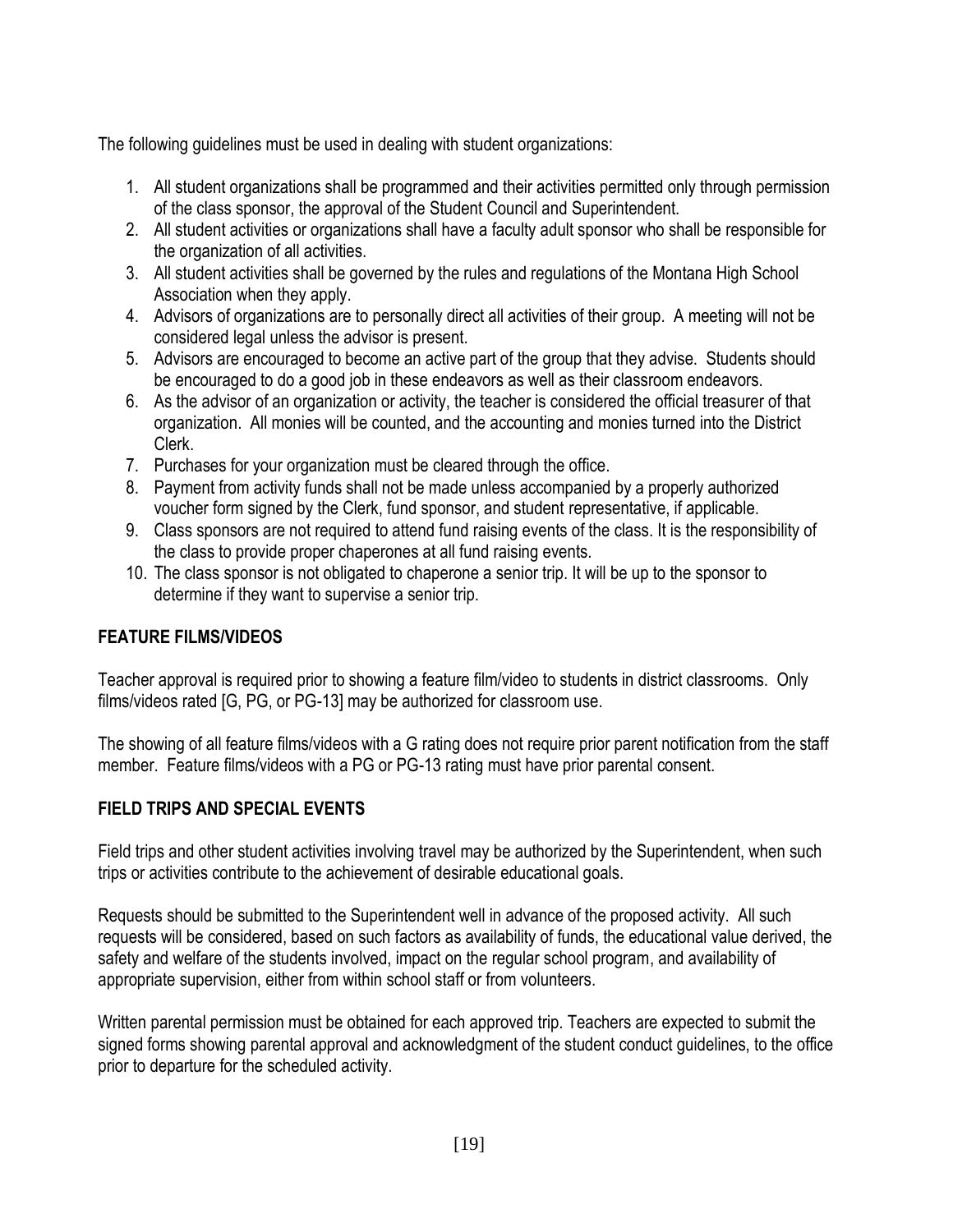Staff members should contact the office for appropriate substitute and vehicle arrangements and related field trip procedures and forms.

Any out-of-state travel must be approved by the Roberts School Board of Trustees.

# **FUND RAISING**

Activities to raise money for a wide variety of school activities and equipment are held at various times throughout the course of the school year. All fund-raising activities must be conducted under the direct supervision of staff or other authorized individuals and approved by the superintendent prior to the activity being initiated.

Fund-raising requests must include an explanation or justification for the proposal, consistent with district goals. Fund raising must not interfere with or disrupt school.

All money raised must be receipted and deposited with the district. Staff and students should take all reasonable precautions to provide for the security of any items/materials/products being sold. Staff members are directed to follow established building procedures for the depositing of funds collected. At no time should money collected be allowed to accumulate in classrooms, lockers, or other unsecured areas.

### **GIFTS AND SOLICITATIONS**

Staff members are to avoid accepting anything of value offered by another for the purpose of influencing his/her professional judgment. No organization may solicit funds from staff members within the schools, nor may anyone distribute flyers or other materials related to fund drives through the school without superintendent approval.

The solicitation of staff by sales people, other staff, or agents during on-duty hours is prohibited without Superintendent's approval. Any solicitation should be reported at once to the Superintendent.

### **GUEST SPEAKERS/CONTROVERSIAL SPEAKERS**

Guest speakers may be used by teachers from time to time, when such use is consistent with educational goals and with a demonstrable relation to the curricular or co-curricular activity in which the participating students are involved. Teachers are expected to inform the superintendent of the date, time, and nature of the presentation whenever such use is planned.

# **HARASSMENT**

Harassment of staff members is strictly prohibited on district property, including non-district property while a staff member is at any district-sponsored, district-approved, or district-related activity or function, such as field trips or athletic events, in which students are under the control of the district or where the staff member is engaged in district business.

Harassment includes, but is not limited to, harassment on the basis of race, color, religion, national origin, age, marital status, disability, and/or sex.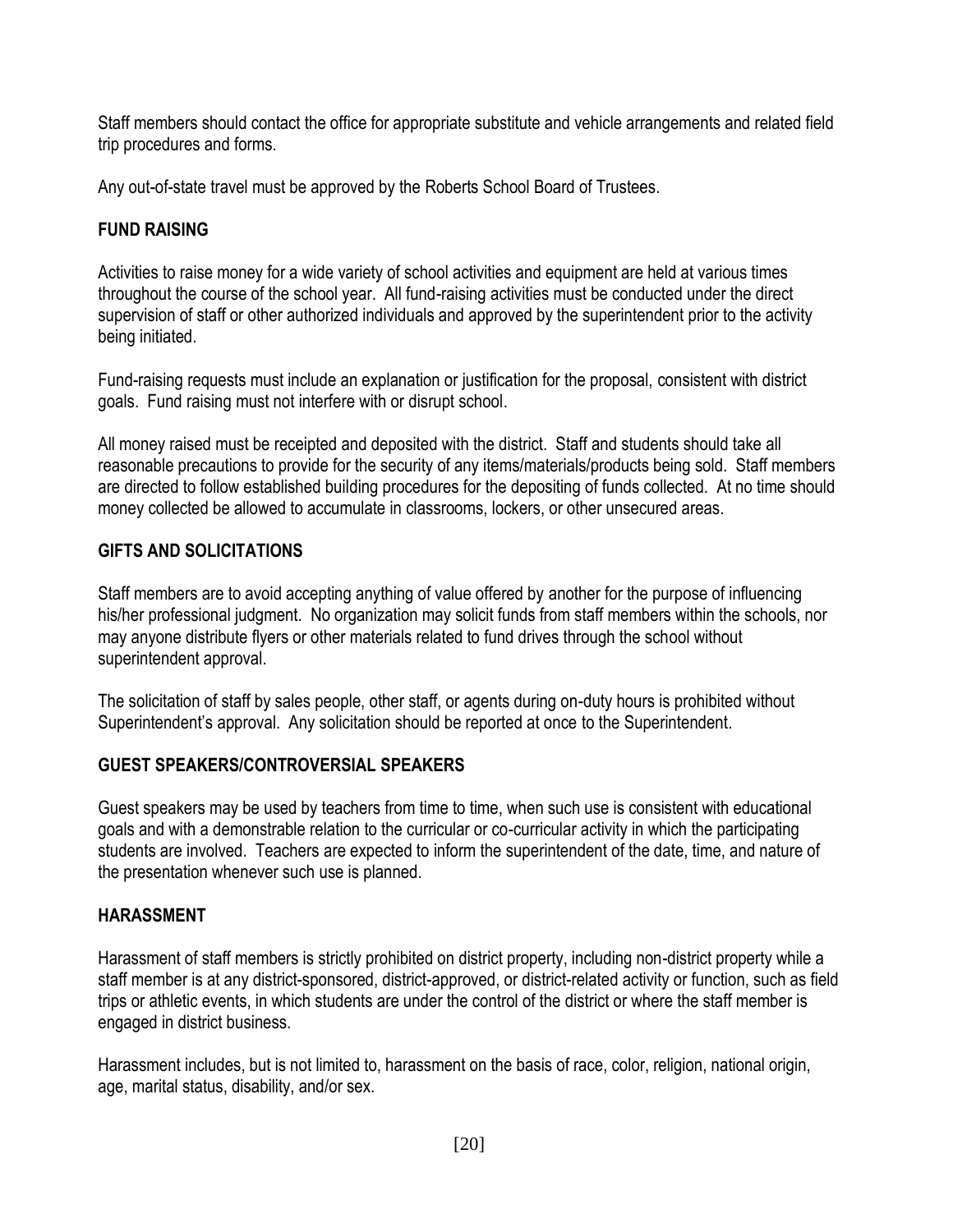Sexual harassment includes, but is not limited to, unwelcome sexual advances, requests for sexual favors, and other verbal or physical conduct of a sexual nature when:

- 1. The staff member's submission to the conduct or communication is made a term or condition of employment;
- 2. The staff member's submission to, or rejection of, the conduct or communication is the basis for decisions affecting employment and assignment;
- 3. The conduct or communication has the purpose or effect of substantially interfering with an individual's work performance;
- 4. The conduct or communication has the effect of creating an intimidating, hostile, or offensive working environment.

Other types of harassment may include, but not be limited to, jokes, stories, pictures, or objects that are offensive, tend to alarm, annoy, abuse, or demean certain individuals and/or groups.

A staff member whose behavior is found to be in violation of Board policy may be subject to discipline up to and including dismissal. A student whose behavior is found to be in violation of Board policy may be subject to discipline up to and including expulsion.

Any staff member who is subject to, or knows of, such harassment is directed to notify the Superintendent immediately or the Roberts Board Chairperson if the issue relates to the Superintendent. If the complaint is not satisfactorily settled, the staff member may file a complaint directly with the Montana Human Rights Commission or with the U.S. Department of Labor, Equal Employment Opportunity Commission. Such complaints may also be filed with the appropriate enforcement agency, in lieu of the district's complaint process, at any time, as provided by law.

There will be no retaliation by the district against any person who, in good faith, reports harassment.

# **HEALTH AND SAFETY**

In order to assure the safety of staff and students, information and/or training, as necessary, is provided to assist all staff to recognize and to respond appropriately to the presence of hazardous materials in the workplace, including proper handling, labeling, storage, and disposal of such materials.

All staff members are expected to conduct their work in compliance with first aid and infection control procedures established by the district and the following safety rules of the district:

- 1. All injuries shall be reported immediately to the person in charge or another responsible representative of the district;
- 2. It is the duty of all employees to make full use of safeguards provided for their protection. It shall be the employee's responsibility to abide by and perform the following requirements:
	- a. An employee shall not operate a machine unless guard or method of guarding is in good condition, working order, in place and operative;
	- b. An employee shall stop the machine or moving parts and properly tag-out or lock-out the starting control before oiling, adjusting, or repairing, except when such machine is provided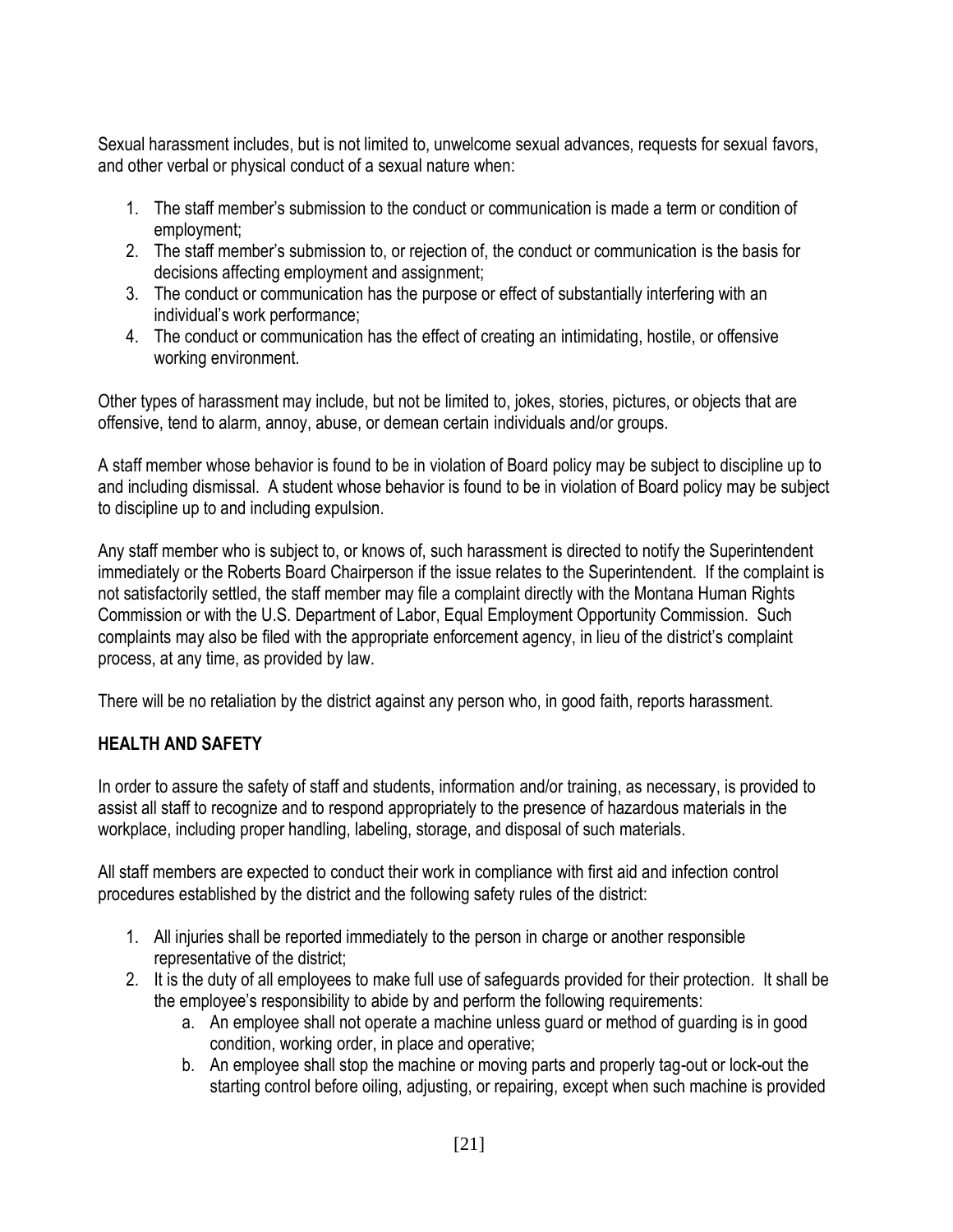with means of oiling or adjusting that will prevent possibility of hazardous contact with moving parts;

- c. An employee shall not remove guards or render methods of guarding inoperative, except for the purpose of adjustment, oiling, repair, or setting up a new job;
- d. Employees shall report to their supervisor any guard or method of guarding that is not properly adjusted or not accomplishing its intended function;
- e. Employees shall not use their hands or any portion of their bodies to reach between moving parts or to remove jams, hang-ups, etc. (use hook, stick, tong, jig, or other accessory);
- f. Employees shall not work under objects being supported that could accidentally fall until such objects are properly blocked or shored;
- g. Employees shall not use defective tools or equipment. No tool or piece of equipment should be used for any purpose for which it is not suited, and none should be abused by straining beyond its safe working load;
- 3. Employees shall not remove, deface, or destroy any warning, danger sign, or barricade or interfere with any other form of accident prevention device or practice provided on any machine, tool, or piece of equipment which they are using or which is being used by any other worker;
- 4. Employees must not work underneath or over others, thereby exposing them to a hazard without first notifying the other employee(s) or seeing that proper safeguards or precautions have been taken;
- 5. Employees shall not work in unprotected, exposed, or hazardous areas under floor openings;
- 6. Long or unwieldy articles shall not be carried or moved, unless adequate means of guarding or guiding are provided to prevent injury;
- 7. Hazardous conditions or practices observed at any time shall be reported as soon as practicable to the person in charge or some other responsible representative of the employer;
- 8. Employees observed working in a manner which might cause immediate injury to either themselves or other workers shall be warned of the danger;
- 9. Before leaving a job, workers shall correct, or arrange to give warning of, any condition which might result in injury to others unfamiliar with existing conditions;
- 10. Good housekeeping methods shall be observed in all operations. Materials shall be so handled and stored as to minimize falling, tripping, or collision hazards;
- 11. Working and storage areas and passageways shall be kept free of unnecessary obstructions. No loose object shall be placed in any area where its presence will necessitate employees crowding between such objects as moving machinery, steam pipes, or other objects with which contact would be dangerous;
- 12. Any materials which might cause an employee to slip or fall shall be removed from floors and other treading surfaces immediately, or suitable means or methods shall be used to control the hazardous condition;
- 13. All sharp, pointed, or otherwise hazardous projections in work areas shall be removed or rendered harmless.

# **HOMEWORK**

Teachers at all grade levels are encouraged to consistently assign homework, which is expected to increase in complexity with the maturity or grade level of the student.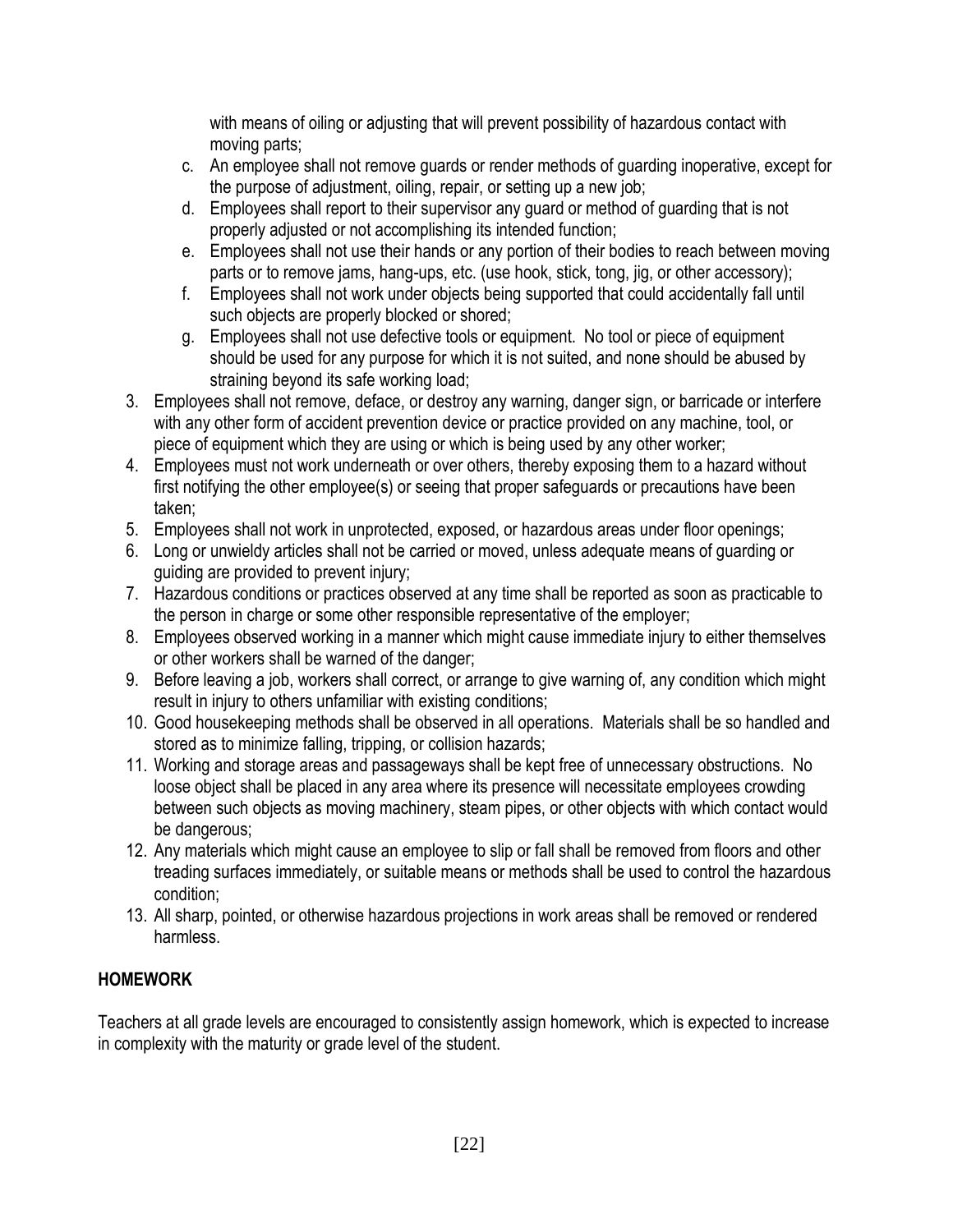Homework may refer to an assignment prepared during a period of supervised study in class or outside of class or which requires individual work at home.

Homework is expected to be designed to improve learning, to aid in the mastery of skills and to stimulate interest on the part of the student.

The information for any homework assignment should be clear and specific so that the student can complete the assignment. Homework should not require the use of reference materials not readily available in most homes, school libraries, or the public library. Homework should require the use of those materials only when the student has had instruction in such use.

# **INVENTORY**

Staff members are responsible for an annual inventory of textbooks, instructional supplies, equipment, fixtures, and technology located in their classroom. Inventory sheets on each classroom will be given to all teachers and staff members for their appropriate classroom or work station two weeks prior to the last day of school. Teachers are required to check off equipment, add new items to the classroom, and note removal of obsolete items prior to staff checkout. Once inventory sheets are completed they will be turned in to the office for safe keeping and accounting purposes.

# **KEYS**

Keys are issued to staff by the superintendent. In order to protect property, students, and staff and to ensure the building is adequately secured when no authorized personnel are present, all staff members are expected to follow the following key-control procedures:

- 1. The duplication of keys is prohibited;
- 2. Keys are not to be left unattended. Avoid having keys on desks, tables, in mailboxes, unattended coat pockets, etc.;
- 3. Keys may not be loaned [to students or to individuals not employed by the district]. Under no circumstance should staff provide keys to students to "run errands", "unlock/lock" doors, etc.;
- 4. Lost or stolen keys must be reported to the superintendent upon discovery of the loss or theft so that measures may be taken to protect district property. [Three days] will be allowed for the finding or recovery of keys before any charges are assessed;
- 5. Upon completion of a lost-or-stolen-key report form, presentation of the broken or damaged key(s), and submission of assessed fees, replacement keys will be issued [within 72 hours];
- 6. Charges for lost or stolen keys will be made to the staff member to whom the key(s) have been issued.

# **LESSON PLANS**

The quality of the instructional program reflects the effort invested by teachers in developing lesson plans consistent with district curriculum and appropriate to the individual needs of students.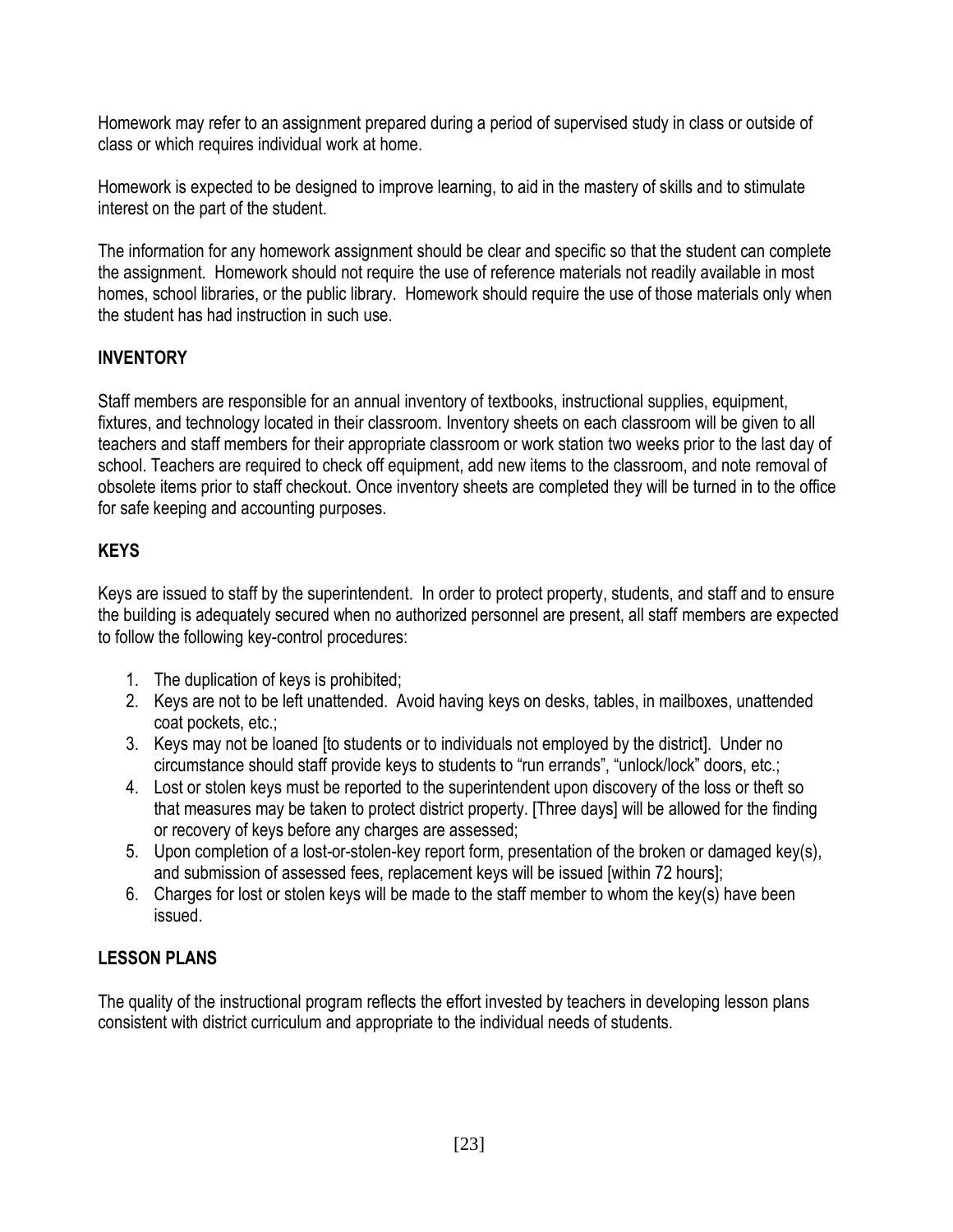Teachers are expected to prepare lesson plans on a weekly basis. Lesson plans are to be kept by teachers in a place known to and accessible to the Superintendent. Teachers may be required to provide copies of lesson plans to the office at reasonable times and intervals, as determined by the Superintendent.

Lesson plans should be of sufficient length and substance to allow a substitute teacher to carry on the course of study and to provide a means by which the Superintendent may monitor instruction to assure that the educational program in a particular class or activity is consistent with the district-approved course of study.

An up-to-date class schedule and information identifying any classroom student aides or other special student needs should be included in all lesson plan books.

General plans which cover the length of the course of study should also be prepared and readily available for the Superintendent.

# **MAKE-UP WORK**

It is understood that situations arise that require a student to be absent from school. Make-up work is allowed and is important to complete to keep students up-to-date with course work. Students will be required to obtain make-up forms from the office. In order to obtain the form, a student must present a note from a parent for the reason of the absence. A phone call from the parent is acceptable, but written documentation is preferred. Advance make-up forms are for those absences that a student knows is going to happen in the future.

A student who has an excused absence from class is to be permitted to make up those assignments that he/she has missed. The student is expected to make arrangements with the teacher on his/her first day back in class, for the work missed due to absence.

Any student truant from school will not be allowed to make up missed work.

# GUIDELINES:

- 1. The student shall contact the teacher the following day after an absence or absences to make arrangements to make up the work missed by having the teacher fill out assignment sheet issued by the office.
- 2. If a long-term assignment (term paper, book report, etc.) or test is due on the day a student returns from an absence, the assignment is due as scheduled unless the student has made prior arrangements with the teacher.
- 3. If a scheduled exam falls on the day a student returns from an absence and the material was presented while the student was present, the student will be expected to take the exam as scheduled, unless the student has made prior arrangements with the teacher. The teacher has the right to develop an alternate exam to equal difficulty to give in place of the exam missed.
- 4. If a student fails to meet the agreed schedule, the work will be graded according.

A student suspended from school may be permitted, as provided by Policy 3300, to make up school work upon his/her return from the suspension, if the work reflects achievement over a greater period of time than the length of the suspension. For example, the student is allowed to make up final, midterm, and unit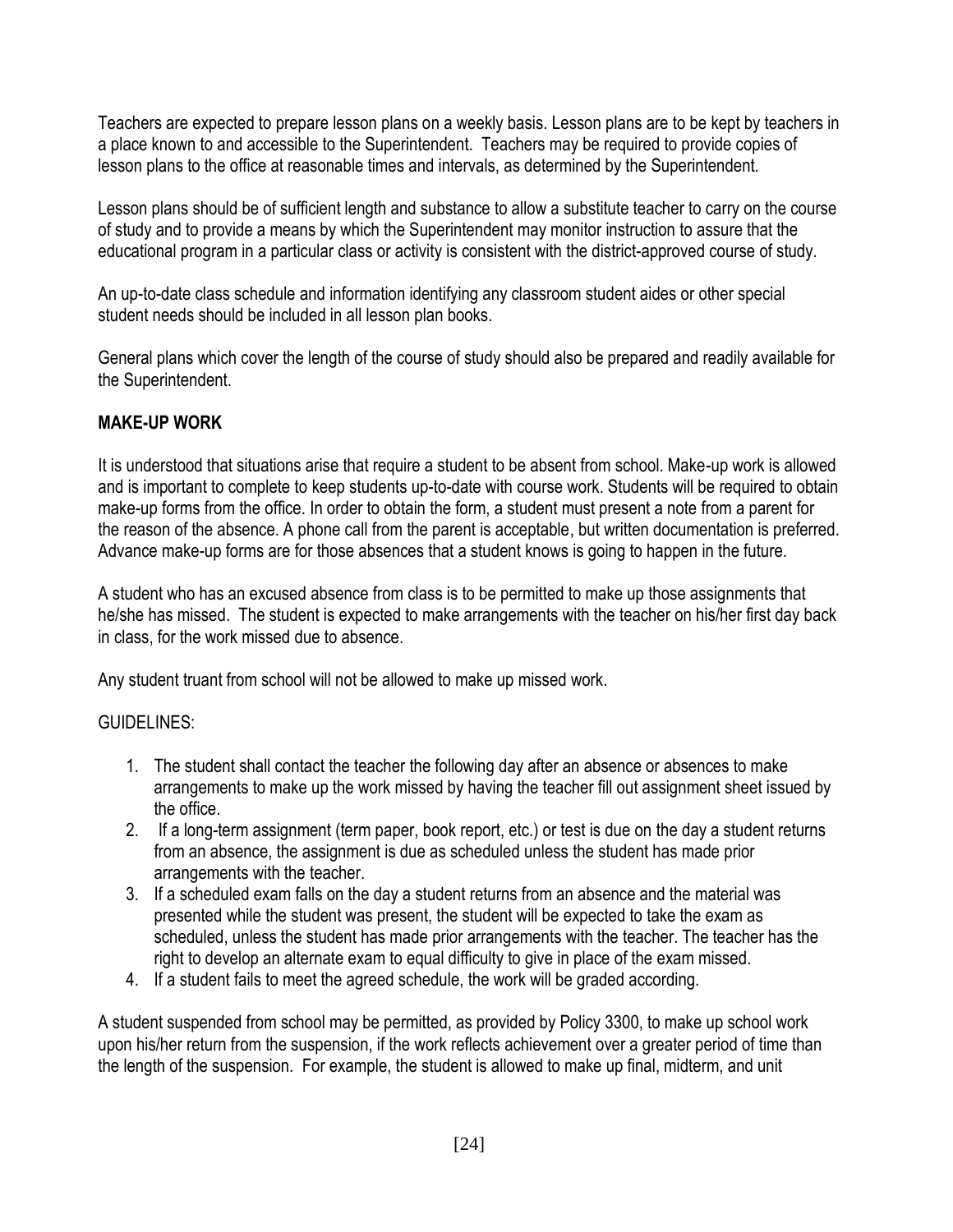examinations, without an academic penalty. Students will not, however, be allowed to make up daily assignments, laboratory experiments, class discussions or presentations missed while suspended.

### **MATERIAL DISTRIBUTION**

Requests of staff by individuals or groups to distribute pamphlets, booklets, flyers, brochures, and other similar materials to students for classroom use or to take home are to be referred to the Superintendent. The materials and proposed method of distribution will be reviewed and a decision made based on the educational concerns and interests of the district.

# **MEDIA ACCESS TO STUDENTS**

The media may interview and photograph students involved in instructional programs and school activities, including athletic events. Such media access may not be unduly disruptive and must comply with Board policies and district goals.

Media representatives are required to report to the Superintendent for prior approval before accessing students involved in instructional programs and activities not attended by the general public.

Information obtained by media representatives directly from students does not require parental approval prior to publication by the media. Parents who do not want their student interviewed or photographed by the media may direct their student accordingly.

Staff may release student information to the media only in accordance with applicable provisions of the education records law and Board policies governing directory information and personally identifiable information.

### **MEETINGS**

Staff meetings are scheduled for the purpose of organization and communication of business that typically cannot be handled through staff bulletins, departmental or committee structure. All staff are expected to attend staff meetings unless prior arrangements have been made with the Superintendent.

# **MOVING CLASS TO A ALTERNATIVE LOCATION/HOLDING CLASSES OUTDOORS**

From time to time, teachers may find it necessary to temporarily move a class from their scheduled room or teaching area. Teachers are responsible for ensuring that both the office and students are informed of the change.

As holding classes outdoors often presents a distraction to students in the class, as well as to staff and students in other classrooms, teachers are expected to conduct their classes in their scheduled rooms unless otherwise assigned by the Superintendent. However, the district understands the importance of outdoor experiences and their instruction value and will allow classes outdoors as long as the office is aware of the class's location.

### **OFFICE HOURS**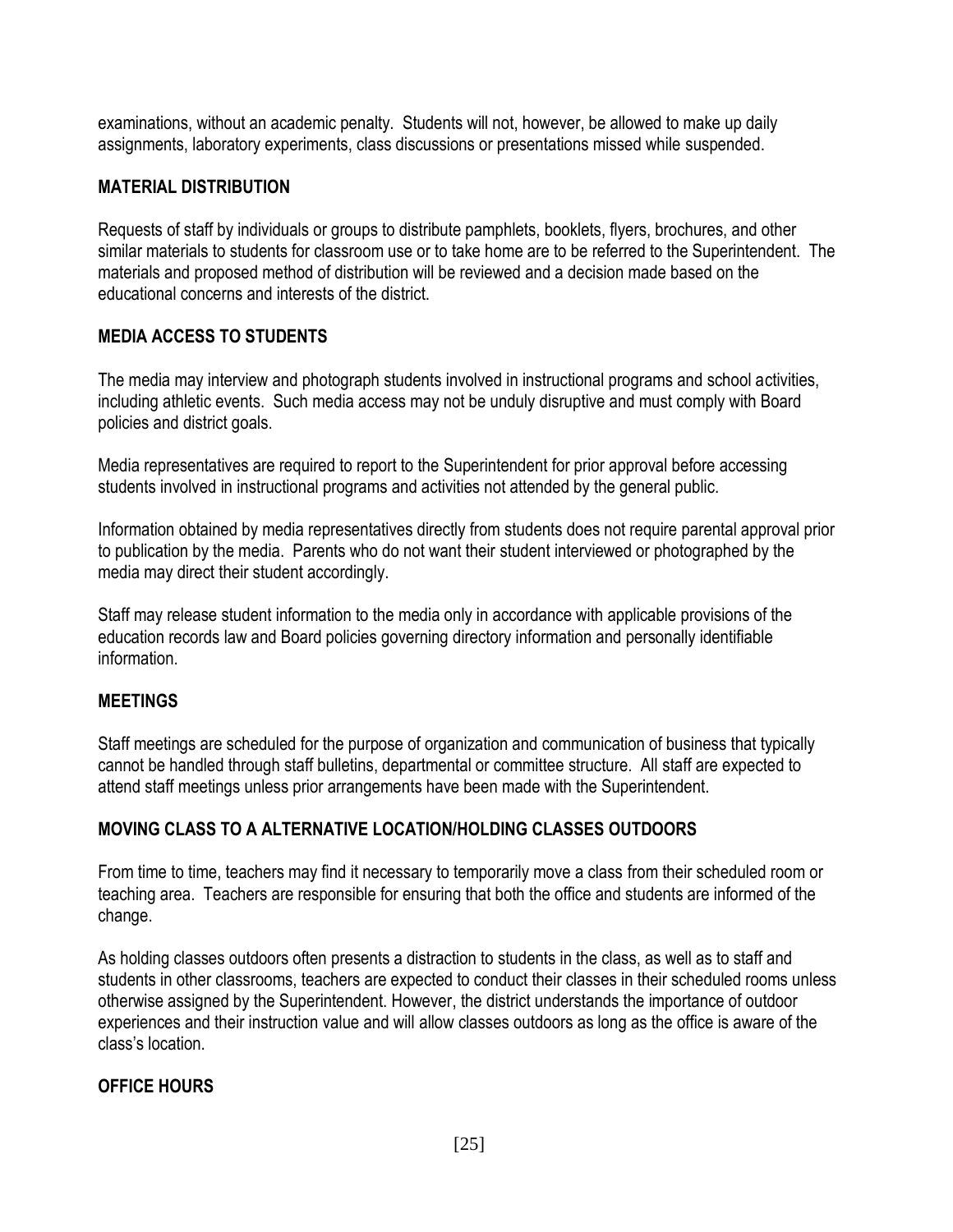The district office is open between the hours 7:45-4:30 on Monday-Thursday and 7:45-12:30 on Fridays during the school year excluding holidays.

During summer months, except holidays, and other times during the school year when school is not in session, the office is open weekdays between the hours of 9:00 a.m. and 3:00 p.m.

The building is accessible to all staff throughout the course of the year.

# **PARTICIPATION IN POLITICAL ACTIVITIES**

Staff members may exercise their right to participate fully in affairs of public interest on a local, county, state, and national level, on the same basis as any citizen in public or private employment and within the law.

Staff members may, within the limitations imposed by state and federal laws and regulations, choose any side of a particular issue and support their viewpoints as they desire, by vote, discussion, or persuading others. Such discussion and persuasion, however, may not be carried on during the performance of district duties.

On all controversial issues, staff members are expected to make clear that the viewpoints they represent are personal and are not to be interpreted as the district's official viewpoint.

No staff member may use district facilities, equipment, or supplies in connection with his/her campaigning, nor may he/she use any time during the working day for campaign purposes.

# **PERSONNEL RECORDS**

An official personnel file is established for each person employed by the district. A staff member's personnel file may contain such information as applications for employment, references, records relative to compensation, payroll deductions, evaluations, complaints, and written disciplinary actions.

All records containing medical-condition information, such as workers' compensation reports and release/permission to return to work forms, will be kept confidential, in a separate file from personnel records.

All personnel records are considered confidential and not open to public inspection. Access to personnel files is limited to use and inspection only by the following or as otherwise required by law:

- 1. The individual employee. An employee may arrange with the [personnel] office to inspect the contents of his/her personnel file on any day the [personnel] office is open for business;
- 2. Others designated in writing by the employee;
- 3. The controller or auditor, when such inspection is pertinent to carrying out their respective duties, or as otherwise specifically authorized by the Board. Information so obtained will be kept confidential. No files will be removed from their central location for personal inspection;
- 4. A Board member, when specifically authorized by the Board. Information will be kept confidential. No files will be removed from their central location for personal inspection;
- 5. The superintendent and members of the central administrative staff;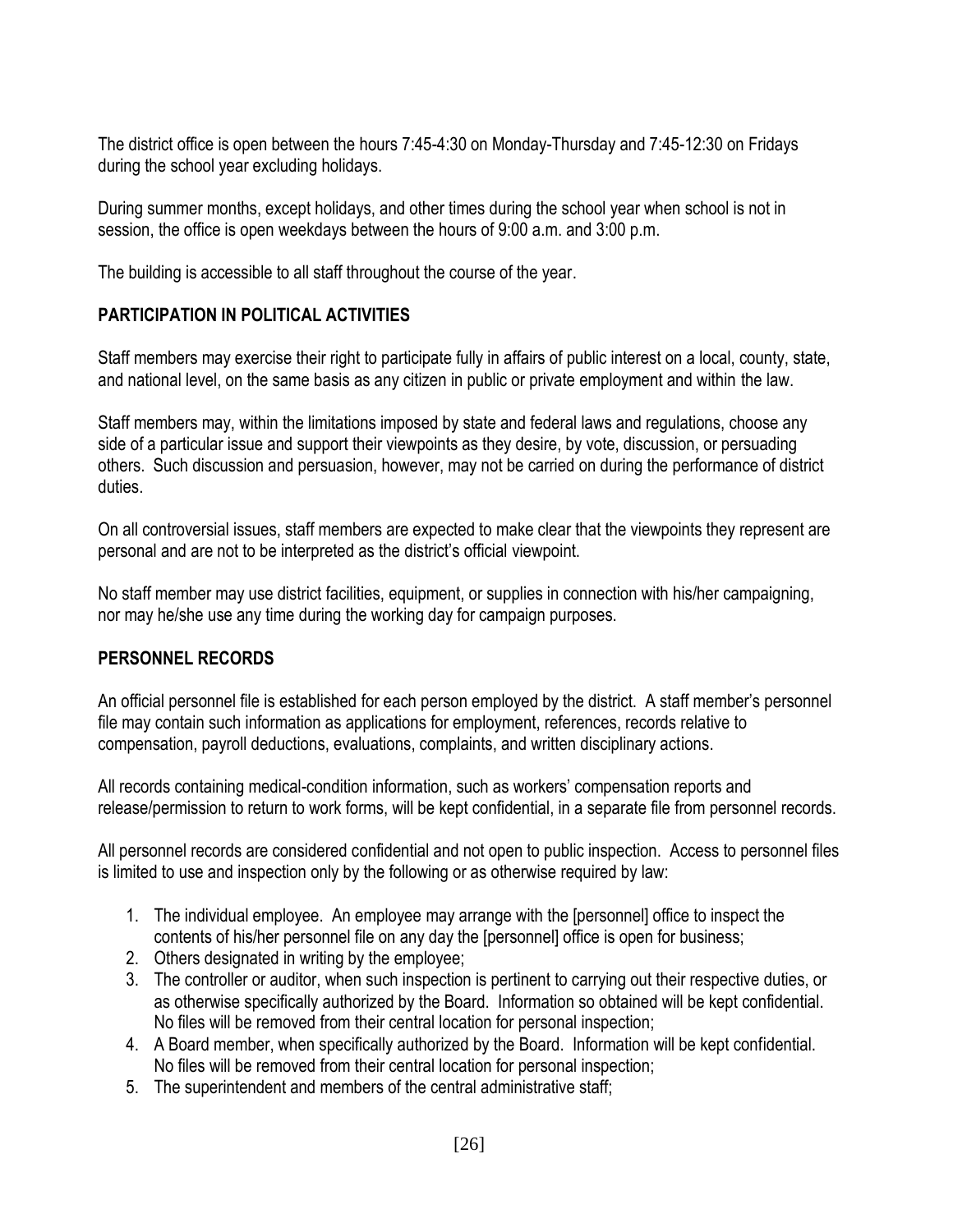- 6. District administrators and supervisors who currently or prospectively supervise the employee;
- 7. Attorneys for the district or the district's designated representative on matters of district business.

The superintendent may permit persons other than those specified above, to use and to inspect employee records when, the person requesting access has a legitimate official purpose. The superintendent will determine, in each case, the appropriateness and extent of such access.

In accordance with federal law, the district is required to release information regarding the professional qualifications and degrees of teachers and the qualifications of aides/paraprofessionals to parents upon request, for any teacher or aide/paraprofessional who is employed by a school receiving Title I funds, and who provides instruction to their child.

Release of personnel records to parties other than those authorized to inspect them will be only upon receipt of a court order.

# **PREPARATORY TIME**

Certified staff members are expected to spend their preparatory time for educational purposes in the building unless approved by the Superintendent. If a staff member would like to leave the building during their preparatory period they are expected to check in and out of the building and acquire the Superintendent's approval.

# **PROGRESS REPORTS / REPORT CARDS**

Teachers are expected to report their students' progress to the students and their parents. Progress reports are issued at the midway point of the first, second, third, and fourth quarter grading periods, indicating academic and citizenship progress to date.

Such reports may be issued at other times during the course of a grading period as deemed appropriate by the teacher.

No grade of "D" or "F" should be issued without a written progress report having been sent home, notifying the student and parents of academic deficiencies. If a "D" grade or lower is earned by a student, then a comment on the student's report card will identify the reason for the grade. Students will receive comments for all earned grades at the end of each semester.

# **PROFRESIONAL DEVELOPMENT**

The Board recognizes the importance of continued educational experiences and other professional growth activities as a means to improve job performance.

Professional growth experiences may include, but are not limited to, college courses, workshops, curriculum planning, individual research, travel, supervision of teacher trainees, and other such activities. Professional Development must be approved by the Superintendent.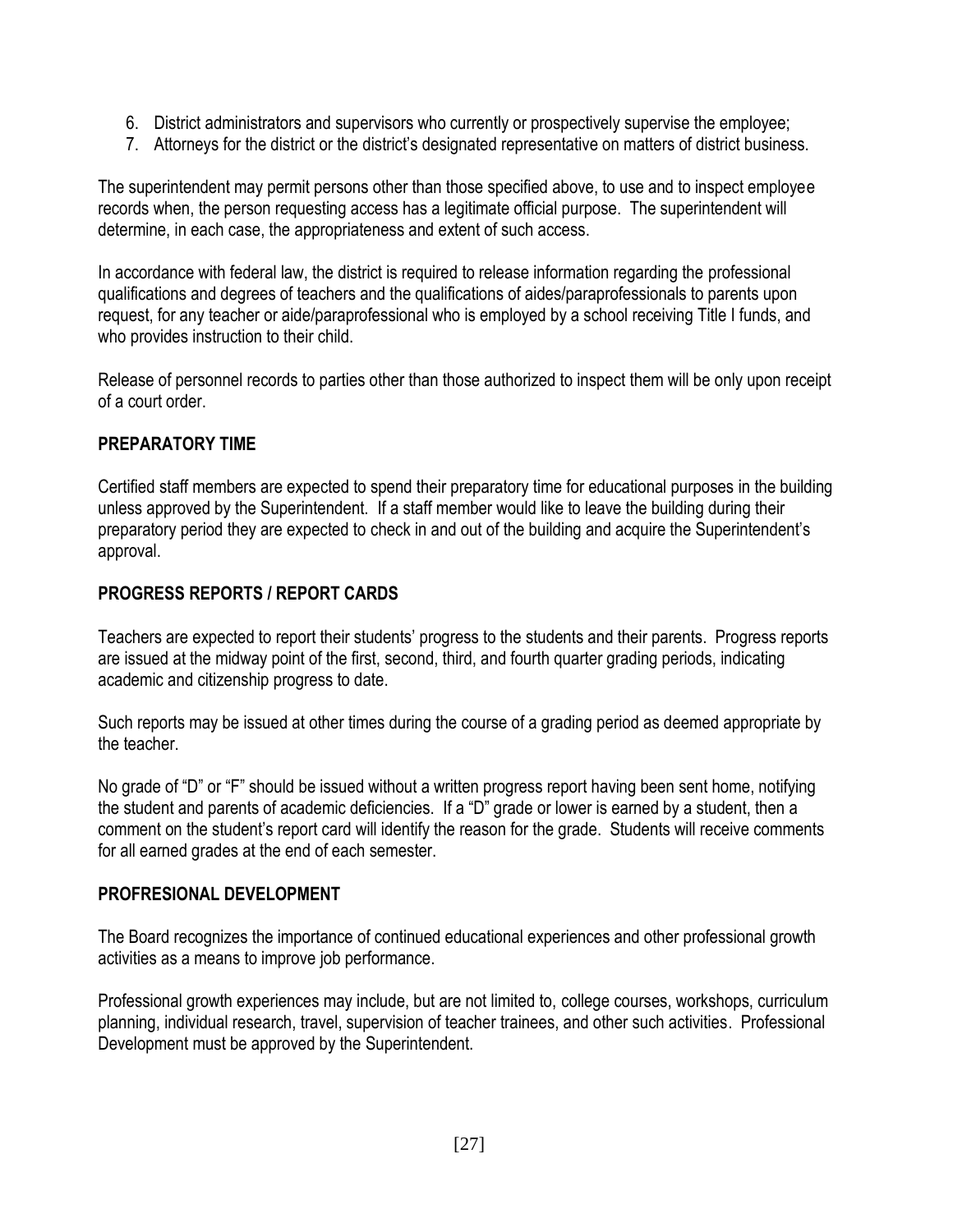All requests for release time from regular work duties for attendance at meetings or conferences will be decided based on such factors as availability of funds, consistency with district and building goals and job assignment. Requests require the Superintendent's approval.

PIR day professional development will be at the expense of the staff member unless the program is organized by the Roberts School District.

Meetings and conferences devoted primarily or exclusively to organizational or business affairs of staff member collective bargaining units, political workshops, training sessions for consultation committees, and like activities will not be considered as appropriate activities for the expenditure of district funds.

# **PURCHASE ORDERS**

No obligation may be incurred by any staff member, unless that expenditure has been authorized by the superintendent or as may otherwise be permitted by Board action and/or Board policy.

No purchase including purchases from student body funds will be authorized unless covered by an approved purchase order. Forms are available in the office.

# **RELEASE OF GENERAL STAFF INFORMATION**

A staff member's address and personal phone number will not be released by the district. Such information may be disclosed if a staff member authorizes the district to do so.

The district may also disclose information about a former employee's job performance to a prospective employer, under the following conditions:

- 1) Disclosure of information is upon the request of the prospective employer; or
- 2) Disclosure of information is upon the request of the former staff member;
- 3) The information is related to job performance;
- 4) The disclosure is presumed to be in good faith.

The district will not disclose information that is knowingly false, deliberately misleading, rendered with malicious purpose, or is in violation of the staff member's civil rights.

### **RESEARCH/COPYRIGHTS AND PATENTS**

Privacy rights of students or other individuals involved in such research projects must be maintained.

Publications, instructional materials, articles, models, and other devices prepared by staff members for district use with district time, money, and facilities, as part of the employee's job responsibilities, remain the property of the district.

In the event that a staff member produces items described above partly on his/her own time and partly on district time, the district reserves the right to claim full ownership. The employee may petition the district for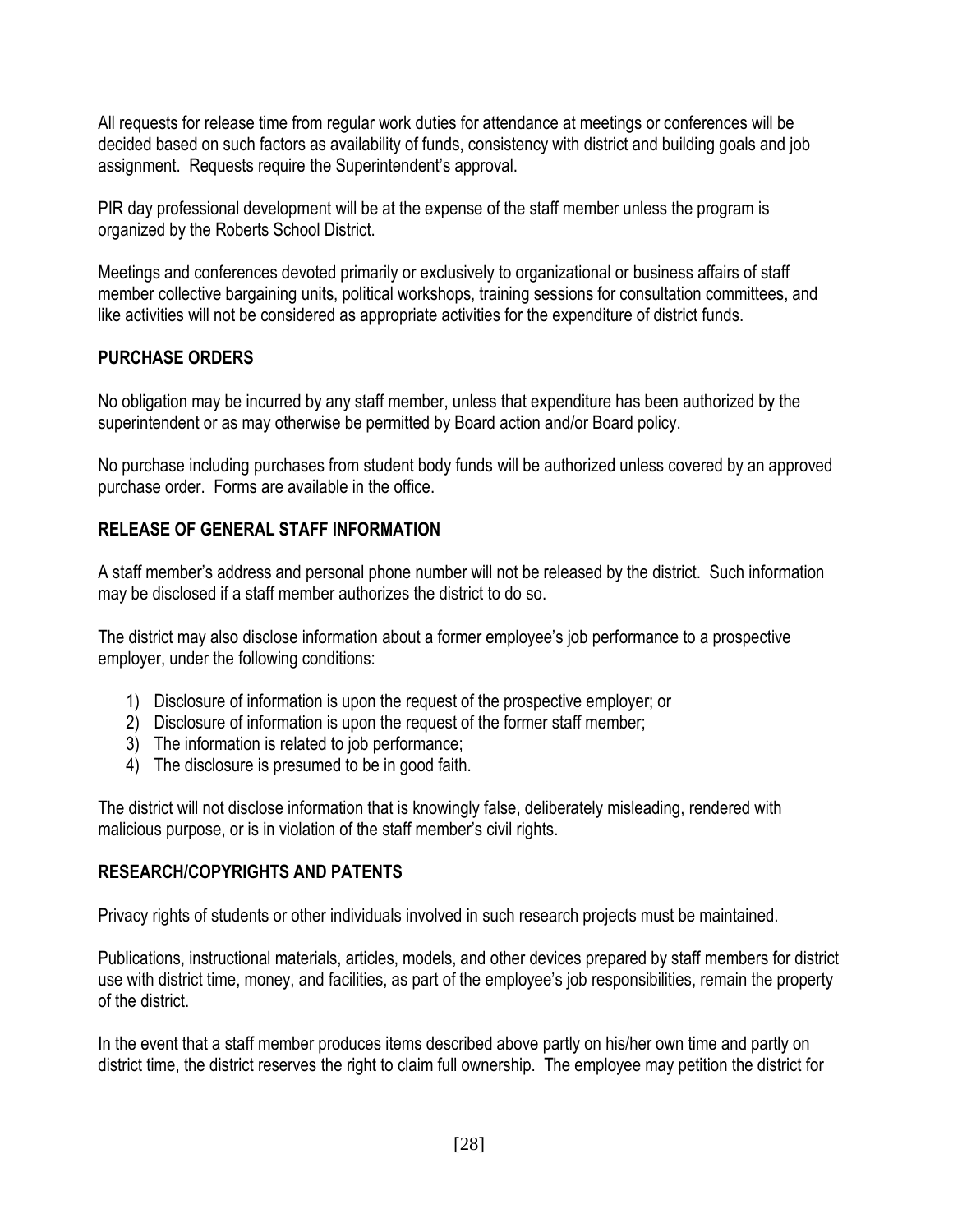assignment of copyright or patent rights. Employees may not attempt to copyright or patent such items without the knowledge and consent of the district.

### **RESIGNATION OF STAFF**

Certified personnel will generally be expected to fulfill the terms of their contract unless (1) there are clearly compelling, mitigating circumstances which prevent the certified or exempt individual from doing so; and (2) until such time as the Board releases the certified individual from the terms of the contract upon the recommendation of the Superintendent.

Classified employees are expected to give due written notice that will permit the district to conduct a search for a suitable replacement. Generally speaking, the Board expects a two-(2)-week notice.

All resignations should be in writing. Requests for resignation shall be transmitted to the Board as part of the regular personnel report. **RESUSCITATION**

No staff member may comply with any directive from parents or others, written or verbal, that life-sustaining emergency care be withheld from a student in need of such care while under the control and supervision of district staff.

Life-sustaining emergency care means any procedure or intervention applied by appropriately trained district staff that may prevent a student from dying who, without such procedure or intervention, faces a risk of imminent death. Examples of life-sustaining emergency care may include: efforts to stop bleeding, unblocking airways, mouth-to-mouth resuscitation, and cardiopulmonary resuscitation (CPR).

The District has a defibrillator located at the main office. Each member of the staff will be trained on how to use the machine. The defibrillator is to be kept accessible at all times.

In a life-threatening situation, staff members are expected to dial 911 for paramedic assistance and provide life-sustaining emergency care to any student requiring it in order to sustain life, until relieved by paramedics or other appropriate medical personnel.

### **RETENTION OF STUDENTS**

Students will normally progress annually from grade to grade. Exceptions may be made when, in the judgment of the professional staff, such exceptions are in the best educational interest of the students involved.

Parental decisions are recognized and acted upon; nevertheless, when the parent's decision is not in agreement with the school's recommendation, parents must sign a "release from responsibility" form to be placed in the student's file.

The Superintendent will make the final decision on retention/promotion.

### **RETIREMENT**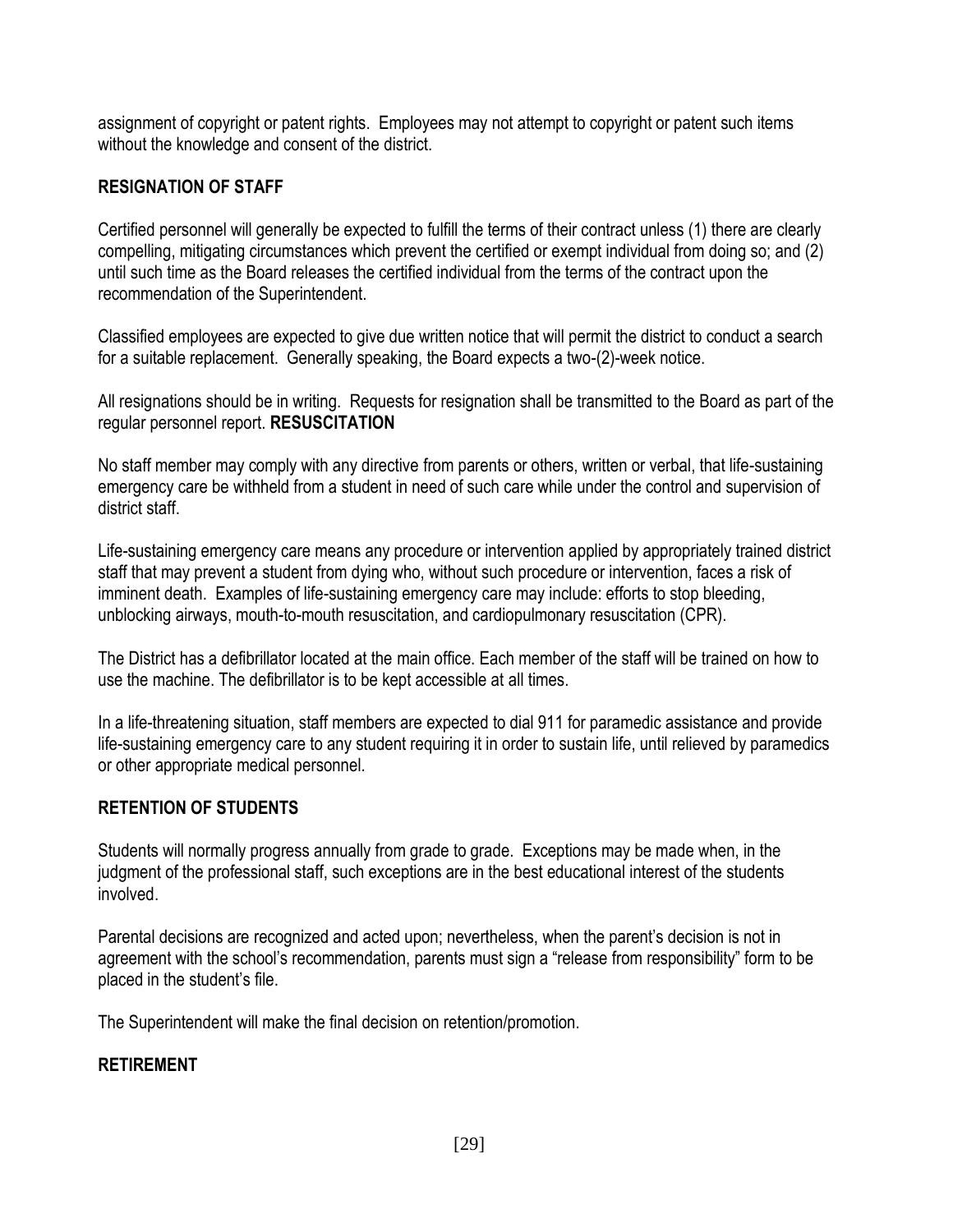To assist the district in its planning efforts, staff members considering retirement are encouraged to notify the district as early as possible, preferably at the beginning of the school year in which the retirement will take place.

### **SIGN-OFF ON HANDBOOK**

Each staff member will be required to sign a memorandum that they have read and understand the policies and guidelines of this handbook. The memorandum will be kept on file in the office until a new addition of the Staff Handbook is produced. It is the responsibility of the employee to familiarize themselves with the contents of this handbook. When you sign the memorandum, you are signifying that you understand the policies and guidelines of Roberts School District.

# **STAFF/PARENT RELATIONS**

The district encourages parents to be involved in their student's school experience. Teachers are advised that unless otherwise ordered by the courts, an order of sole custody on the part of one parent does not deprive the other parent of certain rights. It is the responsibility of the parent with sole custody to provide to the district any court order that curtails the rights of the non-custodial parent.

A non-custodial parent may receive and inspect the school records pertaining to their student and to consult with teachers concerning their student's welfare and education.

Non-custodial parents will not be granted visitation or telephone access to their student during the school day. Students may not be released to the non-custodial parent without the written permission of the parent having sole custody.

In the case of joint custody, it is the responsibility of the parents to provide the district, in writing, any special requests or clarifications in areas concerning the student and the district's relationship and responsibilities. Such information will be maintained on file in the office and provided to staff as appropriate.

Staff members with questions regarding custodial and/or non-custodial parent rights with respect to particular students should contact the office.

# **SUPERVISION OF CLASSROOM**

Staff members are responsible for the supervision of all students while in school or engaged in schoolsponsored activities including assemblies.

All teachers are expected to be in their classrooms prior to the arrival of students.

Under no circumstances are classrooms or other areas where students are under the supervision of assigned staff to be left unattended while students are present. Teachers who may need to temporarily leave the classroom or their assigned duties in an emergency situation while students are present are expected to contact the main office to arrange for a temporary coverage.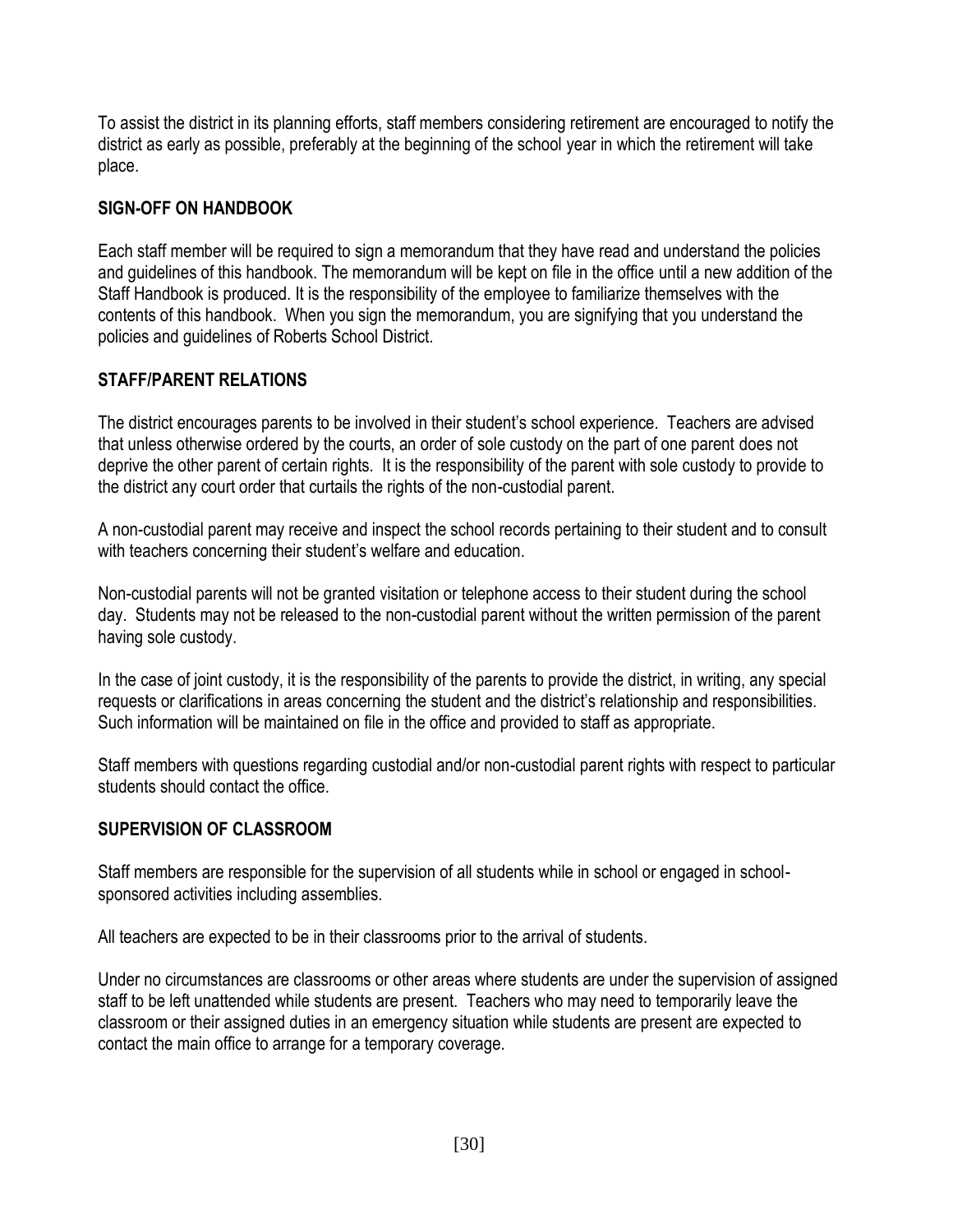No other staff member may leave their assigned group unsupervised except when appropriate supervision arrangements have been made to take care of an emergency.

During school hours or while engaged in school-sponsored activities, students may be released only into the custody of parents or other authorized persons as designated by parents.

### **SUPERVISION OF COMMAN AREAS & DUTIES**

Teachers in grades K-6 are responsible for supervising their class to and from lunch and will eat with their students. Teachers in grades K-6 will share duties of daily recess duty by determining a daily recess assignment.

All teachers will insure that the students leave the tables clean and that no eating utensils are inadvertently thrown into the waste container.

Junior High and High School teachers will be assigned lunch duty on a weekly basis. Teachers will be assigned duty in the gymnasium, the adjacent school grounds, including the parking lot, and the hallway. The "on-duty" teachers are expected to roam from the gymnasium through the hallways. Teachers who eat are expected to help monitor the students in the lunch room.

Lunch recess supervision will be the responsibility of the teachers and teacher aides employed by Roberts School District.

# **SUPERVISION OF COMPUTER USE**

General supervision also includes the use of the Internet. Teachers are to be directly supervising students when the Internet is being used. Under no circumstances are students to use the Internet without supervision. Please refer to the Student Handbook for more information.

# **SUPERVISION OF STUDENT CONDUCT**

All students are to comply with district policy, written building and classroom rules, pursue the prescribed course of study, submit to the lawful authority of teachers and school officials, and conduct themselves in an orderly manner at school during the school day or during school-sponsored activities.

In addition to adopted Board policies governing student conduct, administrative regulations specifying student-conduct expectations have been established. These rules apply to actions which occur on district property, at any district-sponsored activity regardless of location; or when traveling to or from school for district-sponsored activities. Disregard of these rules constitutes grounds for suspension, expulsion, or other reasonable disciplinary action.

All teachers are expected to review the student conduct rules contained in the Student/Parent Handbook with their students during the first week of the school year.

Student conduct rules unique to individual classrooms may also be developed by teachers. All such rules must be consistent with district policy and local building administrative regulations governing student conduct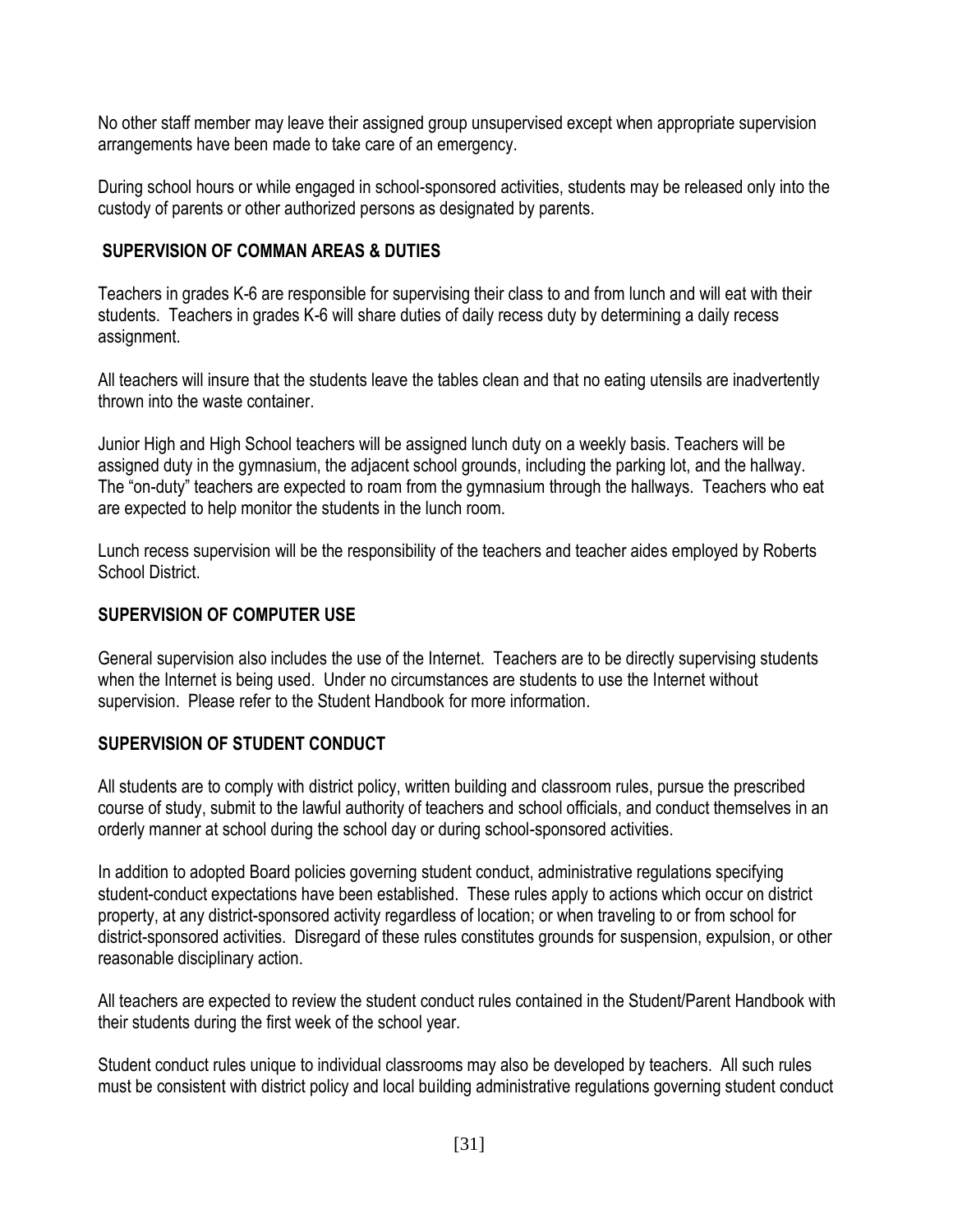and discipline. Classroom rules and consequences are to be reviewed with students, posted in classrooms, and made available to parents.

### **STUDENT ACTIVITY FUNDS**

All moneys raised or collected by and/or for school-approved student groups are to be receipted and deposited into a checking account administered by the business office. All student activity fund expenditures must be approved by the Superintendent.

All expenditures from the general account of student activity funds must also be approved by the schoolrecognized student government organization if such organization exists. Funds derived from the student body as a whole shall be expended to benefit the student body as a whole.

All expenditures from a specific account of student activity funds related to other school-recognized student groups must be approved by the members of that organization and their staff adviser. Funds derived from authorized clubs and organizations shall be expended to benefit the specific club or organization and, to the extent possible, to benefit those subjects currently in school who have contributed to the accumulation of the funds.

### **STUDENT HANDBOOK**

A student handbook is issued to all students at the beginning of each new school year and at the time of registration for new students moving into the district at other times of the year.

All staff is expected to familiarize themselves with the general information, administrative rules and procedures pertaining to students, as set forth in the student handbook and in Board policy.

Teachers are expected to review the handbook with students during the first week of school.

# **STUDENT RESPECT TOWARD STAFF**

Teachers are responsible to make sure proper respect is given and received at all times in and out of the classroom. Teachers ARE NOT to tolerate any disrespect from students at any time. Issues of disrespect must be reported to the Superintendent immediately.

### **STUDENT TRANSPORTATION IN PRIVATE VEHICLES**

Transportation of students to and from school and to curricular and extracurricular activities sponsored by the district is provided by the district's transportation system in accordance with district policy.

No student is to be permitted to perform district business with his/her own vehicle, a staff member's vehicle, or a district-owned vehicle.

# **STUDENT WITHDRAWAL FROM SCHOOL**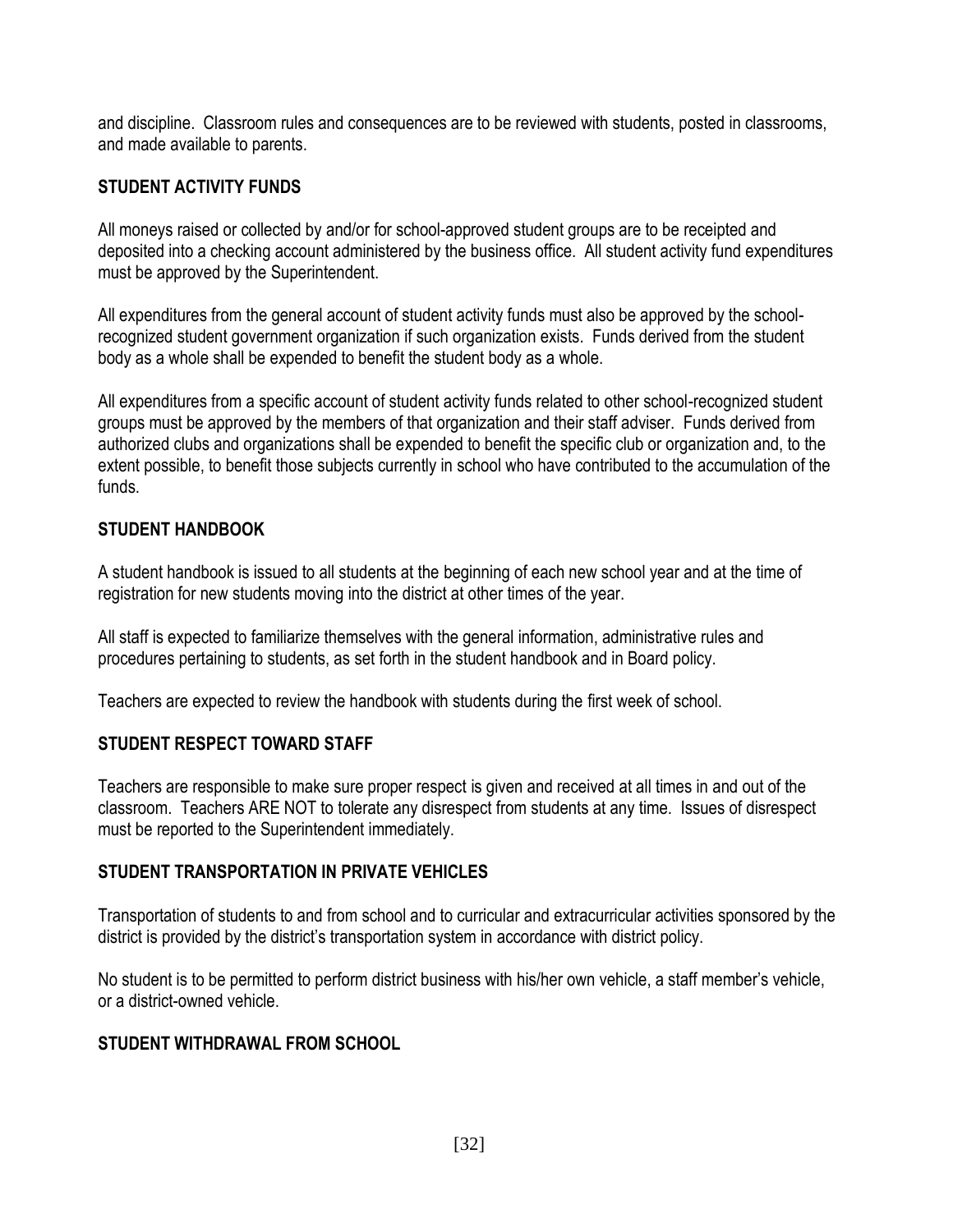Upon notification by the office of a student withdrawal from school, teachers are expected to complete the student withdrawal form, including grade earned to date.

Teachers are expected to make a complete accounting of any unreturned or damaged books, locks, materials, supplies, equipment, or other district property, including replacement costs, if known. Submit the list to the office.

# **TEACHING ABOUT RELIGION**

Religious education is the responsibility of the home and religious institutions. Public schools are obligated to maintain neutrality in all such matters.

However, as religion influences many areas of education, such as literature and history, its role in civilization may be taught when consistent with curriculum and teaching assignment. In such instances, teachers may provide information and opportunity for students to study the forms of various religions.

Teachers may not advocate, openly or covertly or by subtlety, a particular religion or religious belief.

# **TELEPHONES**

Telephones are available throughout the building for staff convenience. Long-distance calls for district business and personal use may be placed through the main office. Staff members are responsible for all costs related to long-distance calls made for personal use.

### **TOBACCO-FREE ENVIRONMENT**

In order to protect the health of students, staff, and the general public, provide a healthy working environment, and promote good health for students, tobacco use is prohibited on all district property, in district-owned vehicles and in all public school buildings.

Tobacco use is defined as the carrying or smoking of any kind of lighted pipe, cigar, cigarette, or any other smoking equipment or material or the chewing or sniffing of a tobacco product.

# **TUTORING**

No tutoring for which a staff member receives a fee is permitted in district schools or on school time, except as follows:

- 1. Private lessons, such as music lessons and other enrichment activities that are clearly beyond the scope of the regular curriculum, may be given for remuneration outside of school time and away from school buildings;
- 2. Teachers may tutor for remuneration outside of normal school hours students eligible for homebound services according to district procedures;
- 3. District authorized and/or sponsored programs.

# **USE OF PRIVATE VEHICLES FOR DISTRICT BUSINESS**